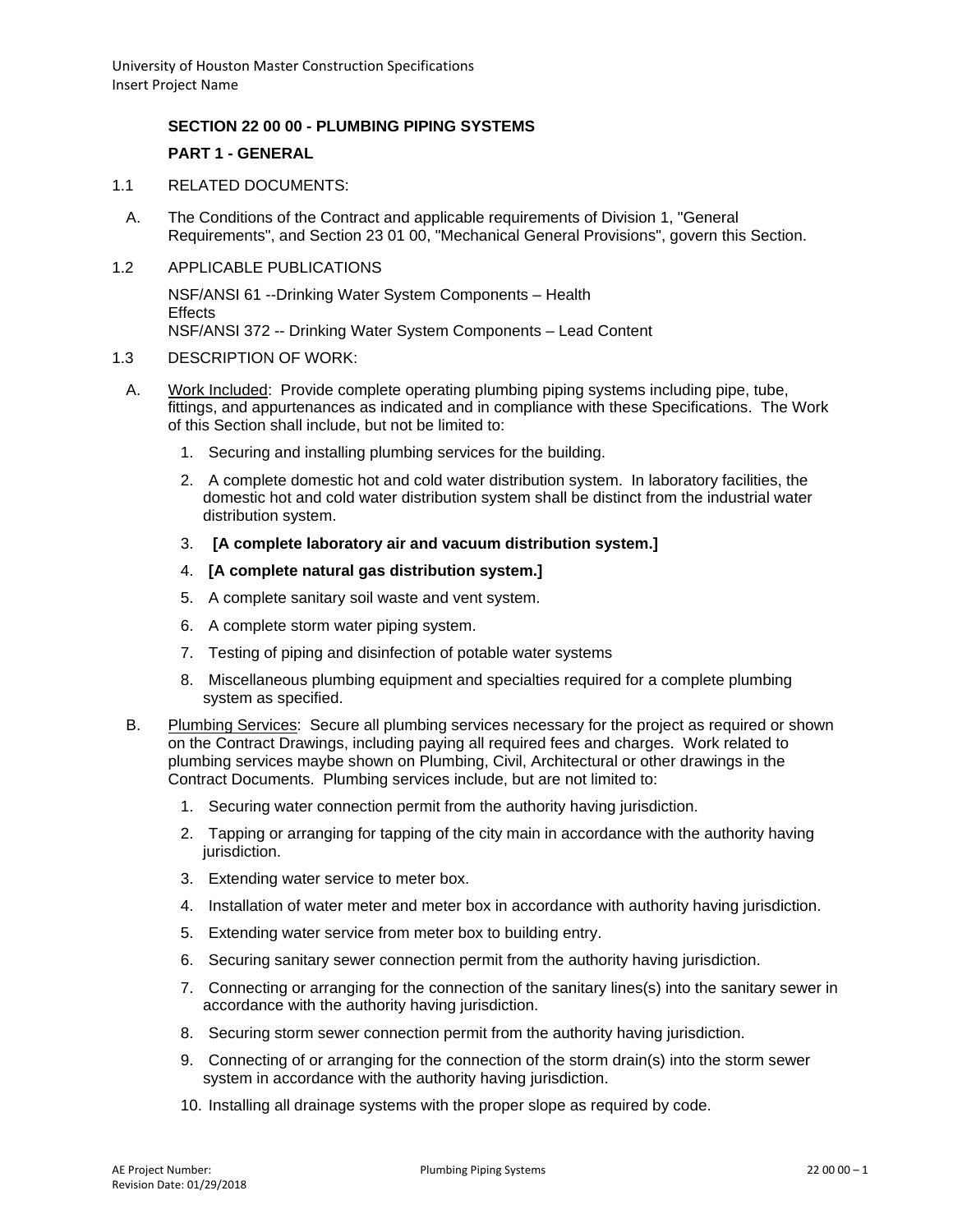- 11. Boring and jacking existing streets, sidewalks, etc., in city right-of-ways as is necessary. (Where this stipulation cannot be met, it shall be the responsibility of the plumbing contractor to secure all necessary permits at his cost to do whatever is required to secure the service from the city or local authority, and make whatever repairs necessary after the service is secured.)
- 12. Arranging with the gas company to have the necessary gas service and properly sized gas meter station located where shown on drawings.
- 13. Extending gas service from the gas meter station to the building entry.
- C. Coordination: The Division 23 Contractor shall be responsible for coordinating plumbing services and site utility work as shown on the Contract Drawings with the General Contractor to determine what work is included in the scope of the Division 23 Contractor.
- D. Applications: Applications of piping systems include, but are not limited to, the systems as listed below:

|                                | <b>WORKING</b>       | <b>OPERATING</b>                                   |
|--------------------------------|----------------------|----------------------------------------------------|
| <b>SYSTEM</b>                  | <b>PRESSURE</b>      | <b>TEMPERATURES</b>                                |
| Domestic Cold Water            |                      |                                                    |
| High                           | 350 psig             | 55°F to 80°F                                       |
| Medium                         | 300 psig             | $55^{\circ}$ F to $80^{\circ}$ F                   |
| Low                            | 150 psig             | 55°F to 80°F                                       |
| Domestic Hot Water             |                      |                                                    |
| High                           | 350 psig             | 105°F to 110°F                                     |
| Medium                         | 300 psig             | 105°F to 110°F                                     |
| Low                            | 150 psig             | 105°F to 110°F                                     |
| Make-Up Water                  |                      |                                                    |
| High                           | 350 psig             | 55°F to 80°F                                       |
| Medium                         | 300 psig             | 55°F to 80°F                                       |
| Low                            | 150 psig             | 55°F to 80°F                                       |
| Condensate Drainage            |                      | 40 $\mathrm{^{\circ}F}$ to 60 $\mathrm{^{\circ}F}$ |
| Sanitary Drainage              |                      |                                                    |
| Storm Drainage                 |                      |                                                    |
| <b>Natural Gas</b>             |                      |                                                    |
| [Laboratory Air]               | $[100 \text{ psig}]$ | $[-]$                                              |
| [Laboratory Vacuum]            | $[-25" HG]$          | $[-]$                                              |
| Fuel Oil (Emergency Generator) | 125 psig             | 55°F to 95°F                                       |
| <b>Pressures</b>               |                      |                                                    |

| <b>IGOOUIGO</b> |                             |  |
|-----------------|-----------------------------|--|
|                 | $\lfloor$ through $\lfloor$ |  |
|                 | ____ <b>]</b> through [_    |  |
|                 |                             |  |

- E. Basic Materials and Methods: Refer to Section 23 03 00 for additional plumbing piping system requirements.
- F. Valves and Accessories: Refer to Section 22 10 00 for additional plumbing piping system components.
- G. Vibration Isolation: Refer to Section 23 05 48, "Vibration Isolation", for piping system isolation.
- H. Insulation: Refer to Section 23 07 00, "System Insulation", for piping system insulation.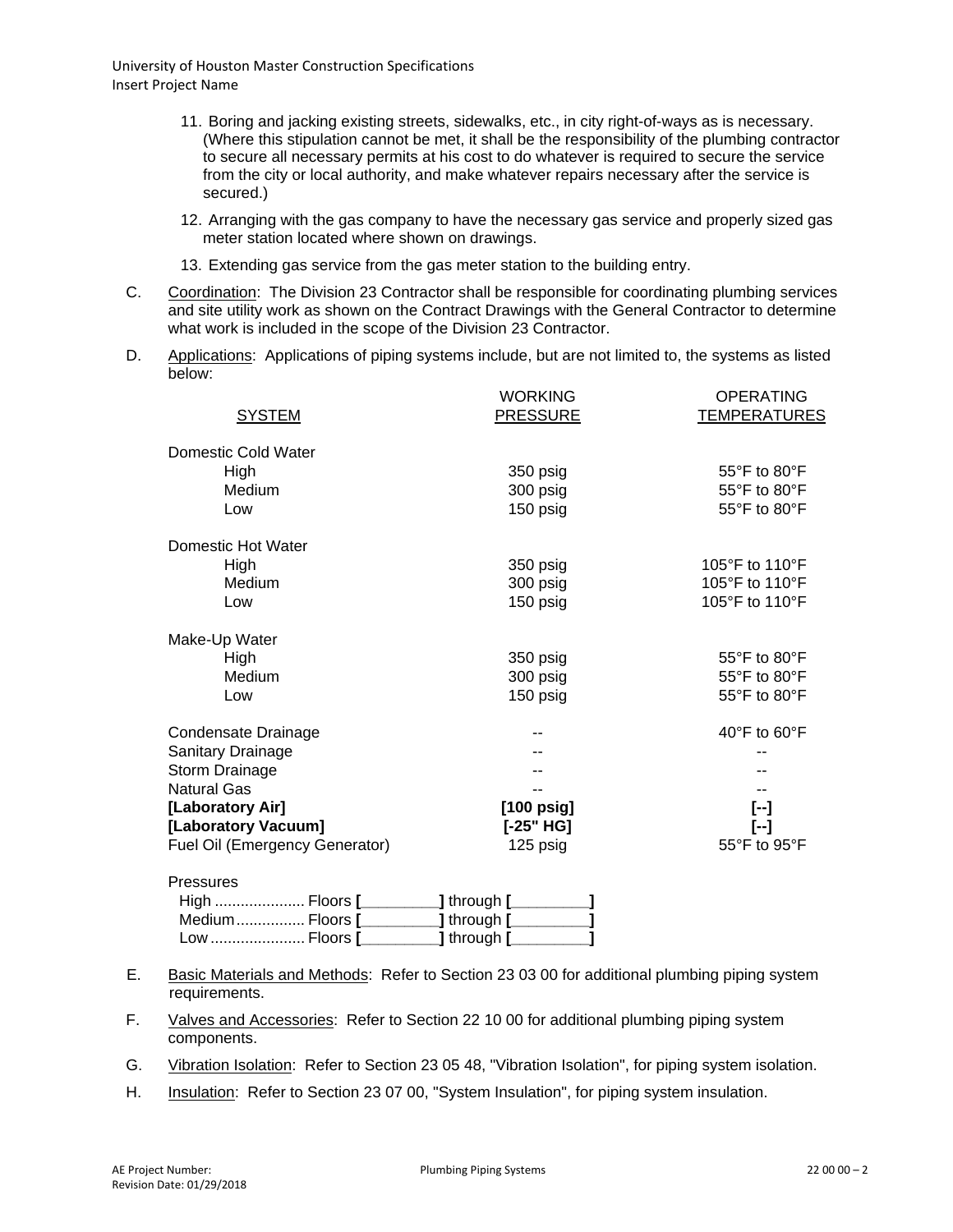### 1.4 QUALITY ASSURANCE:

- A. Welding: Qualify welding procedures, welders, and operators in accordance with ANSI B31.1, Paragraph 127.5, for shop and job site welding of piping work. Make welded joints on the piping system with continuous welds, without backing rings and with pipe ends beveled before welding. Gas cuts shall be true and free from burned metal. Before welding, surfaces shall be thoroughly cleaned. The piping shall be carefully aligned and no weld metal shall project inside the pipe. Refer to Section 23 03 00 for additional requirements.
- **B. [UPC Listing: All materials, fixtures or devices used or entering into the construction of the plumbing system shall be listed for UPC or shall conform to Alternate Standards recognized as "equal" by the City Officials having jurisdiction.]**
- C. Cast Iron Pipe Testing: All cast iron waste and vent pipe shall be 100% factory water pressure tested at 50 psig minimum pressure prior to application of the exterior coating. A certified factory test report shall be furnished to the Engineer with the pipe submittal.
- D. Cast Iron Pipe Manufacturers: Cast iron pipe shall be as manufactured by Tyler Pipe or Charlotte Pipe or AB & I and shall bear the CI mark indicating compliance with the CISPI quality assurance and inspection program.
- E. Grooved Systems: To assure uniformity and compatibility of piping components in grooved piping systems, all grooved products utilized shall be supplied by Victaulic. Grooving tools shall be of the same manufacturer as the grooved components.
- 1.5 SUBMITTALS:
	- A. Shop drawing submittals shall include, but not be limited to, the following:
		- 1. Cut sheets marked to clearly indicate all plumbing piping system materials.
		- 2. Piping fabrication drawings for all main piping runs **[including connections to existing piping]**. Fabrication drawings shall include plan views and suitable elevations and shall include all accessories and equipment.
		- 3. Additional items as required in Section 23 01 00.
		- 4. Grooved joint couplings and fittings shall be shown on drawings and product materials, and be specifically identified with the applicable Victaulic style or series number.
- 1.6 PRODUCT DELIVERY, STORAGE AND HANDLING:
	- A. Deliver components in factory-fabricated water resistant packaging, as applicable.
	- B. Handle components carefully to avoid damages to components, enclosures, and finish.
	- C. Store components in a clean, dry space, and protect from weather.

# **PART 2 - PRODUCTS**

- 2.1 PIPING MATERIALS:
	- A. General: Provide pipe and tube of type, joint, grade, size, and weight (wall thickness, schedule or class) indicated for each service. Comply with applicable governing regulations and industry standards.
		- 1. Lead Content: Material or equipment containing a weighted average of greater than 0.25 percent lead shall not be used in any potable water system intended for Human consumption, and shall be certified in accordance with NSF/ANSI 61 or NSF 372. Endpoint devices used to dispense water for drinking must meet the requirements of NSF/ANSI 61, Section 9.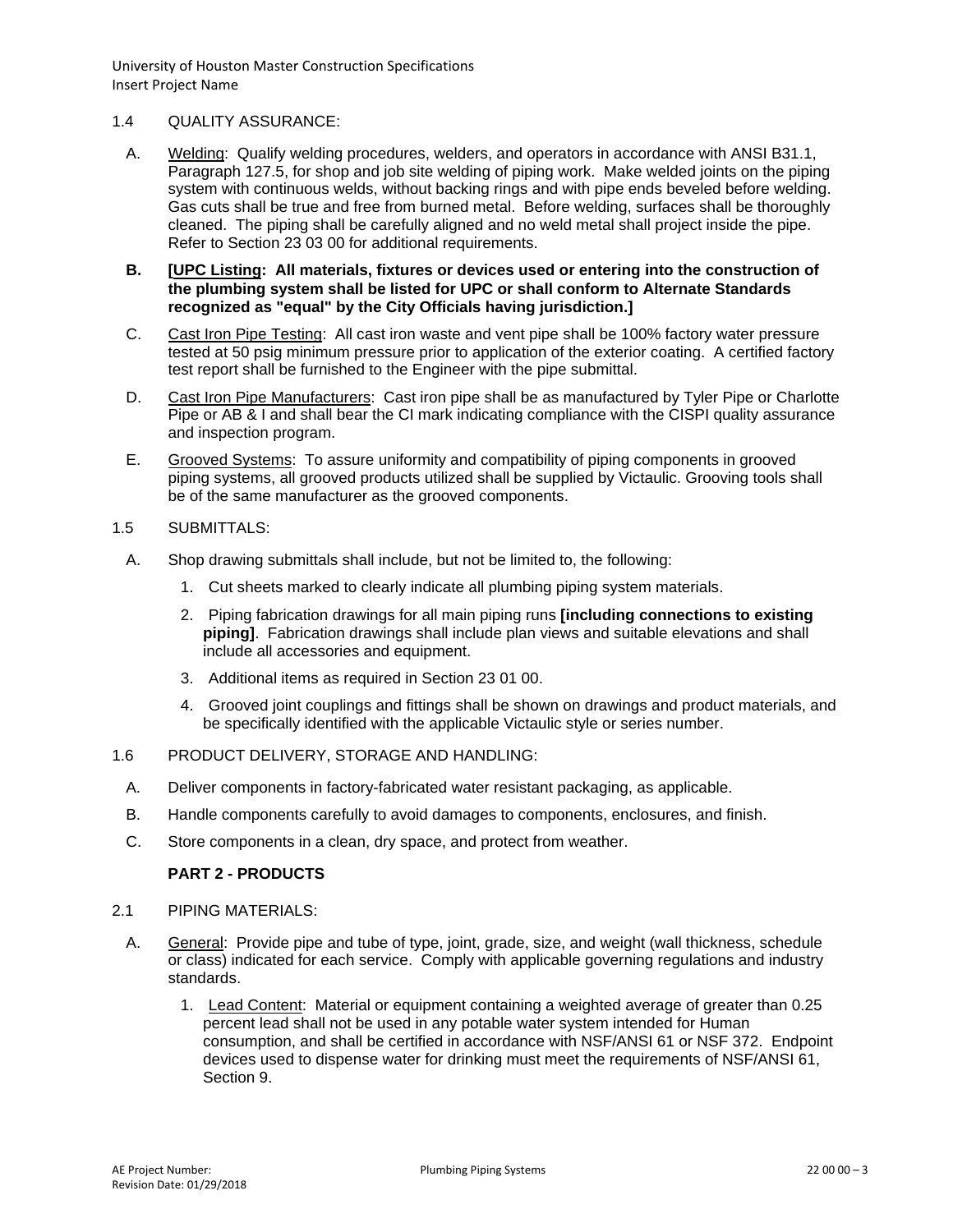- 2. Steel Pipe: ASTM A53 or ASTM A106 black or hot-dipped galvanized as specified. [Piping shall be domestically manufactured by one of the manufacturers listed in the latest edition of the American Petroleum Institute (API) approved manufacturers listing.]
- 3. Copper Tube: ASTM B88, Types "K", Type "L", or Type "M" copper water tube as defined by the Copper and Brass Research Association.
- 4. Ductile Iron Pipe: ANSI A21.51, Class 350 with bell and spigot ends for push-on joints.
- 5. Cast Iron Soil Pipe: ASTM A74, most current edition.
- 6. Hubless Cast Iron Soil Pipe: CISPI 301, most current edition.
- 7. **[Polyvinyl Chloride (PVC) Storm Pipe: Sewer main SDR 41 or SDR 26, ASTM D3034 with bell ends and pre-inserted gasket joints.]**
- 8. **[Polyvinyl Chloride (PVC) Water Pipe: Class 150, thickwall, AWWA C900 mechanical joint.]**
- 2.2 PIPE/TUBE FITTINGS:
- A. General: Provide factory-fabricated fittings of type, materials, grade, class, and pressure rating indicated for each service and pipe size. Provide sizes and types matching pipe, tube, valve, and equipment connections. Where not otherwise indicated, comply with governing regulations, industry standards, and where applicable, with pipe manufacturer's instructions for selections.
	- 1. Cast Iron Flanged Fittings: ANSI B16.1, Class 125 or Class 250, black or galvanized as specified, including bolting and gasketing.
	- 2. Cast Iron Threaded Fittings: ANSI B16.4 or ASTM A126, Class 125 or Class 250, black or galvanized as specified.
	- 3. Malleable Iron Threaded Fittings: ANSI B16.3, Class 150 or Class 300, black or galvanized as specified.
	- 4. Malleable Iron Threaded Unions: ANSI B16.39, select for proper piping fabrication and service requirements including style, end connections, and metal-to-metal seats (iron, bronze, or brass), plain or galvanized as specified.
	- 5. Threaded Pipe Plugs: ANSI B16.14.
	- 6. Steel Flanges/Fittings: ANSI B16.5, including bolting, gasketing, and butt weld end connections.
	- 7. Forged Steel Socket-welding and Threaded Fittings: ANSI B16.11, rated to match schedule of connected pipe.
	- 8. Wrought Steel Butt-welding Fittings: ANSI B16.9, except ANSI B16.28 for short radius elbows and returns; rated to match connected pipe.
	- 9. Cast Iron Drainage Fittings: ANSI B16.22 galvanized, recessed fittings with pitched threaded ends.
	- 10. Pipe Nipples: Fabricated from same pipe as used for connected pipe, except do not use less than Schedule 80 pipe where length remaining unthreaded is less than 1/2". Do not thread nipples full length (no all-thread nipples).
	- 11. Wrought Copper/Bronze Solder-joint Fittings: ANSI B16.22 suitable for working pressure up to 250 psig.
	- 12. Hubless Cast Iron Pipe Fittings: CISPI 301, most current edition, and comply with governing regulations.
	- 13. Cast Iron Soil Pipe Fittings: ASTM A74, most current edition.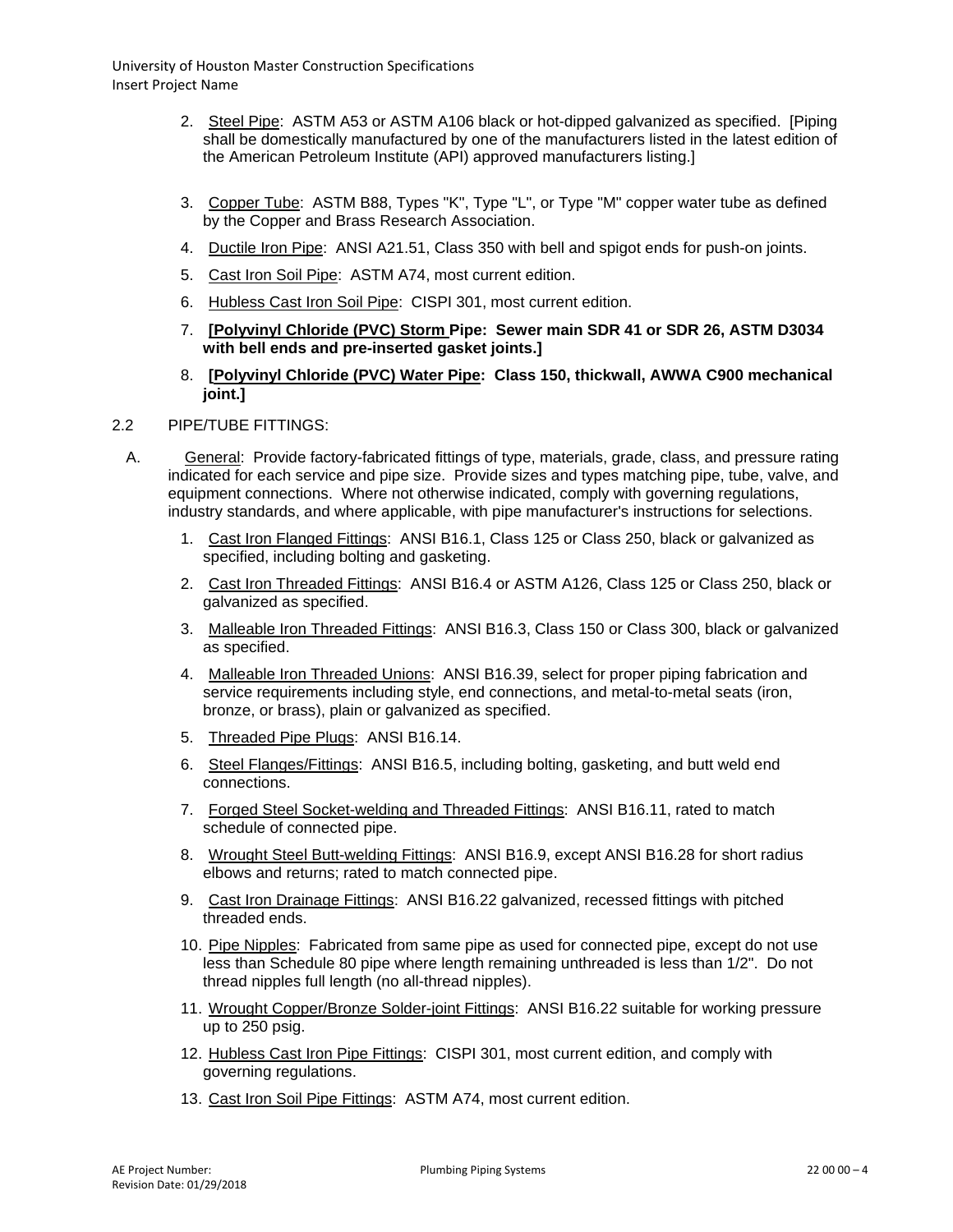- 14. Compression Gaskets: ASTM C1563 for gasket testing and ASTM C564 for elastomeric compound.
- 15. Lead/Oakum Joint Materials: Sealite white oakum and pure pig caulking lead.
- 16. Standard Grooved End Fittings: ASTM A234 forged steel or ASTM A53 fabricated carbon steel, or ASTM A536 ductile iron fittings joined with Victaulic Style 77 or Style 07 couplings and Grade "E" gaskets on steel systems. **[On copper systems, ASTM B-75 alloy C12200 or sand casting B-584-87 alloy CDA 844 (81-3-7-9) with Style 606 coupling.]**
- 17. Flanged Fittings: Comply with ANSI B16.15 for bolt-hole dimensioning, materials, and flange-thickness.
- 18. Flange Bolts: Bolts shall be carbon steel ASTM A307 Grade A hexagon head bolts and hexagonal nuts. Where one or both flanges are cast iron, furnish Grade B bolts. Cap screws utilized with flanged butterfly valves shall be ASTM A307 Grade B with hexagon heads.
- 19. Flange Bolt Thread Lubricant: Lubricant shall be an antiseize compound designed for temperatures up to 1000°F and shall be Crane Anti-Seize Thread Compound or approved equal.
- 20. Mechanical Joints for Cast Iron and Ductile Iron Pipe: AWWA/ANSI 21.11 with appropriate gaskets, nuts and bolts.
- 21. **[Polyvinyl Chloride (PVC) Fittings: ASTM D2665, Carlon, Vylon "Z" high strength sewer fittings.]**
- B. Miscellaneous Piping Materials/Products:
	- 1. Welding Materials: Comply with ASME Boiler and Pressure Vessels Code, Section II, Part C, for welding materials.
	- 2. Brazing Materials: American Welding Society, AWS A5.B, Classification BCup-5.
	- 3. Gaskets for Flanged Joints: 1/16" thick for all pipe size 10" and smaller and 1/8" thick for all pipe size 12" and larger. Ring-type shall be used between raised face flanges and full face-type between flat face flanges with punched bolt holes and pipe opening. Gaskets shall be Garlock Style 3400 compressed nonasbestos or equal.
	- 4. Insulating (Dielectric) Unions: Provide dielectric unions at all pipe connections between ferrous and nonferrous piping. Unions shall be "Clearflow" waterway as made by Victaulic, "Delvin" as made by Pipeline Seal and Insulator Company or "EPCO" as made by Epco Sales, Inc. and shall have nylon insulation.
	- 5. Gaskets for Cast Iron Soil Pipe: ASTM C564, neoprene, compression-type.
	- 6. Push-on-joints: ANSI A21.11, rubber compression-type, "Tyton Joint" as manufactured by U.S. Pipe or equal.
	- 7. Hubless Cast Iron Joints: Heavy duty couplings: Clamp all 125, Husky SD4000 or MG.
	- 8. Solder: All solder used for sweating of water **[and laboratory air and vacuum]** piping joints shall be 95/5 tin-antimony or tin-silver. All solder used for sweating of natural gas piping joints shall be phosphorous-free, non-lead bearing silver brazing solder with a melting point in excess of 1000°F.
	- 9. Threadsealing Tape: Threadsealing tape used for plumbing piping applications shall be stretched or nonstretched teflon tape. Threadsealing tape used for natural gas piping applications shall be nonstretched 0.004" thick teflon tape and shall be yellow in color for identification.

#### **PART 3 - EXECUTION**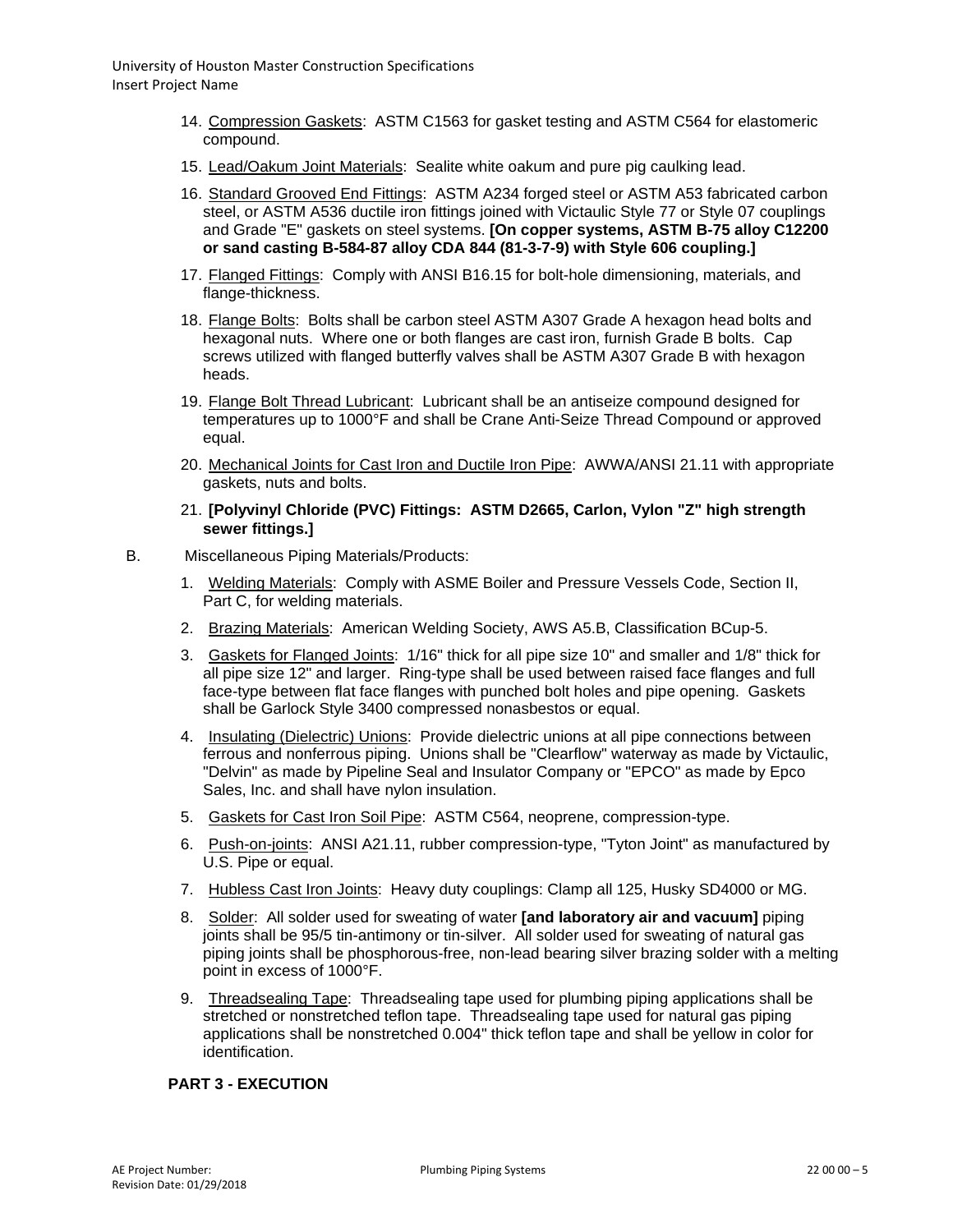### 3.1 PIPING INSTALLATION:

- A. General:
	- 1. Industry Practices: Install pipe, tube, and fittings in accordance with recognized industry practices which will achieve permanently leakproof piping systems, capable of performing each indicated service without failure or degradation of service. Install each run with a minimum of joints and couplings, but with adequate and accessible unions or flanged connections to permit disassembly for maintenance/replacement of valves and equipment. Reduce sizes (where indicated) by use of reducing fittings. Align accurately at connections, within 1/16" misalignment tolerance. Coordinate piping locations with other trades to avoid conflict. Give ductwork preference unless directed otherwise by the Engineer.
	- 2. Systems: Install piping parallel or perpendicular to lines of building, true to line and grade, and with sufficient hangers to prevent sags between hangers. Provide fittings at changes in direction. Piping in finished areas shall be concealed, except in mechanical rooms. Where pipes of different sizes join, provide reducing elbows, tees, or couplings. Bushings will not be acceptable.
	- 3. Expansion and Contraction: Install loops, offsets, sizing joints, and expansion joints, as necessary, to avoid strain resulting from expansion and contraction of piping systems on fixtures and equipment.
		- *a. Expansion Loops and Offsets: Provide expansion loops and offsets in piping systems for not less than one inch (1") expansion or contraction per 100'of pipe. Use Victaulic style 75 or 77 flexible type couplings on expansion loops in accordance with the latest Victauliv recommendations for expansion compensation.*
		- *b. [Mechanical Grooved Couplings: Provide mechanical grooved connections equal to Victaulic style 75 or 77 where indicated on the Drawings and Specifications to reduce vibration at equipment connections. Provide expansion joints in piping systems by mechanical grooved connections where specifically indicated on the Drawings.] Expansion joints shall be of one of the following types:*
			- Packless, gasketed slip-type expansion joint grooved end telescoping body for installation with Victaulic style 07 rigid type couplings, providing axial end movement up to 3". Victaulic style 150 Mover.
			- combination of Victaulic style 77 or 75 flexible type couplings and short nipples joined in tandem for increased expansion. Joined movement and expansion capabilities determined by the number and style of couplings/nipples used in the joint. Victaulic series 155.
	- 4. Pipe Grading: Install domestic water piping to pitch down in the direction of flow for drainage. Grade storm, soil, and waste piping at 1/4" per foot whenever possible, and not in any case less than 1/8" per foot for pipe sizes 4" and larger, unless shown otherwise on the Drawings. Grade vent piping at 1/4" per foot whenever possible, and not in any case less than 1/8" per foot toward vents. Grade gas piping at a minimum of 1/8" per foot toward condensation traps at connected equipment.
- B. Steel Pipe: Ream steel pipe after cutting and before threading. Thread with clean-cut taper threads of length to engage all threads in fittings and leave no full-cut threads exposed after make-up. Use John Crane or approved equal teflon thread tape applied only to male threads to make-up joints.
- C. Copper Pipe: Cut copper pipe square and ream to remove burrs. Clean fitting socket and pipe ends with sand cloth, No. 00 cleaning pads or wire brush. No acids shall be used to clean either pipe or fittings or as a flux in sweating joints. The use of drilled T connections is not permitted.
- **D. [PVC Pipe: Cut PVC pipe square and remove all burrs. Clean fitting and pipe butt prior to installation. Install all PVC piping in accordance with the manufacturer's**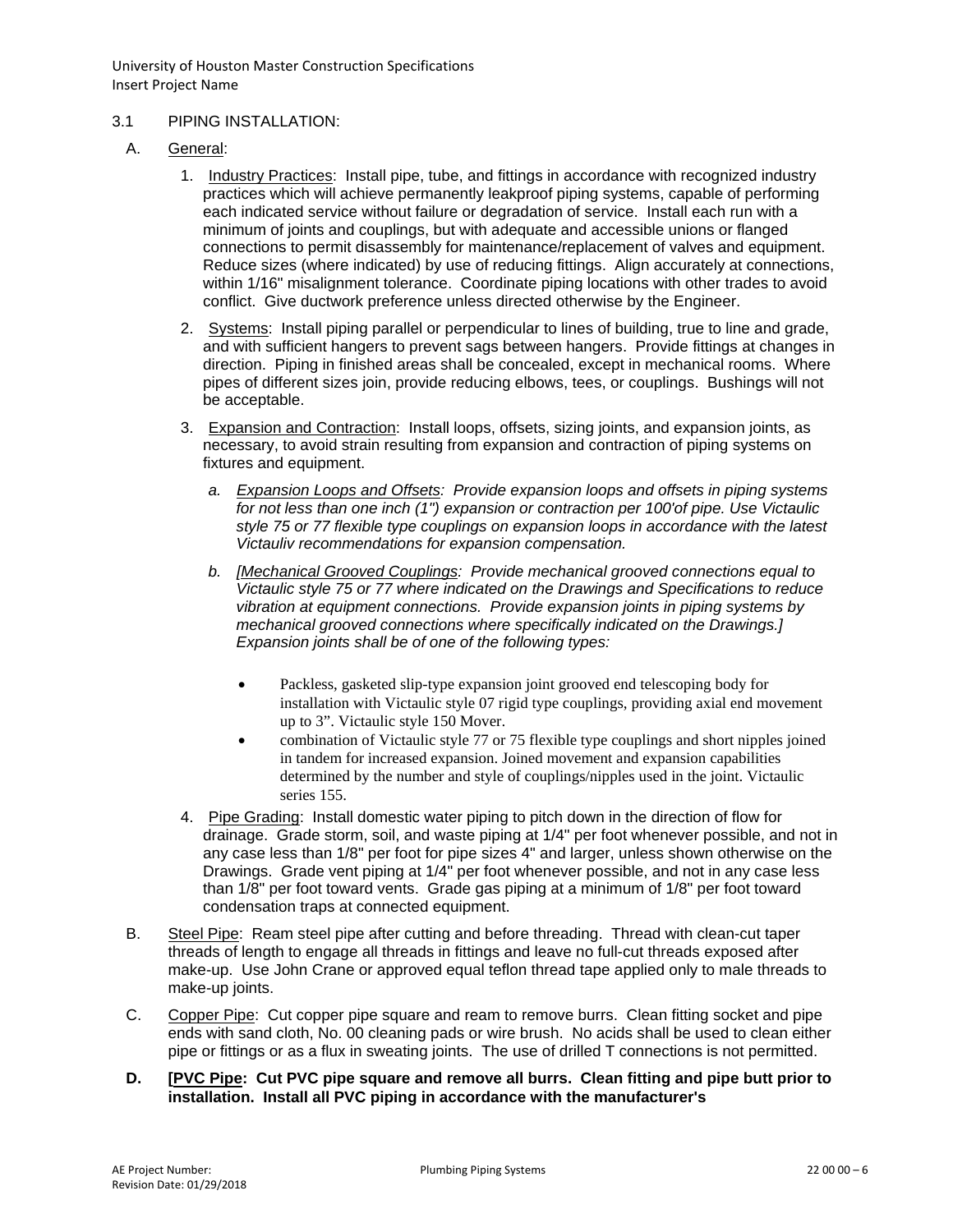# **recommendations.]Underground installation of PVC piping shall be in compliance with ASTM D2321.**

- E. Final Connections to Equipment Furnished by Owner or Under Other Divisions of These Specifications: Where Drawings show equipment to be furnished under other Divisions of these Specifications or by the Owner, such equipment will be delivered to the site, uncrated, assembled, and set in-place under those other Divisions of these Specifications or under the separate contracts. Any required automatic control valves shall also be provided under those other Divisions of these Specifications or other separate contracts. Make all final connections of chilled water, hot water, condenser water, gas, domestic water, waste, and vent as shown. Provide valves, unions, strainers, check valves, and traps as required for proper operation of systems and equipment. Equipment not shown or noted on the piping drawings shall not be included in the scope of this requirement.
- F. Excavation, Installation, and Backfill for Underground Pipe:
	- 1. Layout: Pipes shall be laid and pipe joints made in presence of the Owner's Representative and field measurements, layouts, batter board alignment, grade establishments, and similar locations shall be performed by a Professional Engineer in the employ of the Contractor. The Contractor's engineer shall be on the job during all underground work. A "Bench-Mark" reference for use by the Contractor shall be provided by the Owner.
	- 2. Pipe Grading: Lay and maintain all pipes at required lines and grades during the course of the Work to comply with the Drawings.
	- 3. Trench: Excavate the trench to the depth required. Properly brace and dewater the trench and keep it free of water during installation, testing pipe, and backfilling. No water shall be discharged onto a street or freeway without approval by the Architect. Refer to Section 15100 for additional requirements.
	- 4. Excavation: The trench shall be at least 18" wider than the maximum diameter of the pipe or largest bell and the pipe shall be laid in the center of the trench. The trench shall be excavated to a depth sufficient to provide for pipe cushions or supports as specified with a minimum backfill cover of 30". Trench width may be increased as required and piling left in place until sufficient compacted backfill is in place. Properly sheet and brace all open trenches to render them secure and remove all such sheeting and bracing before completing the backfill. Comply with local regulations or, in the absence thereof, with the "Manual of Accident Prevention in Construction" of the Associated General Contractors of America, Inc. The quantity of excavation required to install sheeting and the installation and removal of sheetings and bracings will not be regarded as Extra Work. All costs incurred for this excavation and the installation of sheeting shall be included in the Contract Price. Refer to Section 23 03 00 for additional requirements.
	- 5. Grading: Upon completion of excavation and prior to the laying of the pipe, the trench bottom shall be brought up to the required elevation with a pipe cushion, except where the cushion has been eliminated by the Engineer. Pipe cushions shall be select material deposited in the trench and shall be compacted, leveled off, and shaped to obtain a smooth compacted bed along the laying length of the pipe. Pipe cushion shall be as follows:
		- *a. Stable, Firm Semidry Trench: Piping shall be laid on undisturbed earth, in a constant uniformly sloped trench. Laying space for hubs or mechanical joints shall be hand cut to 6" either side of the joint and stabilized sand poured and wet in to even with the natural earth trench bottom. The leakproof integrity test of the piping system shall be inspected by the Owner's Representative prior to covering the piping. Failure to notify the Owner's Representative for inspection prior to covering the piping will result in the piping being uncovered and the test being performed again. Where the slope of the trench is found to belly down along the line of piping, before joining, the pipe shall be removed from the trench and the belly converted to uniform slope by adding stabilized*  bank sand, wet down and slightly mounded to the center of the trench. The section of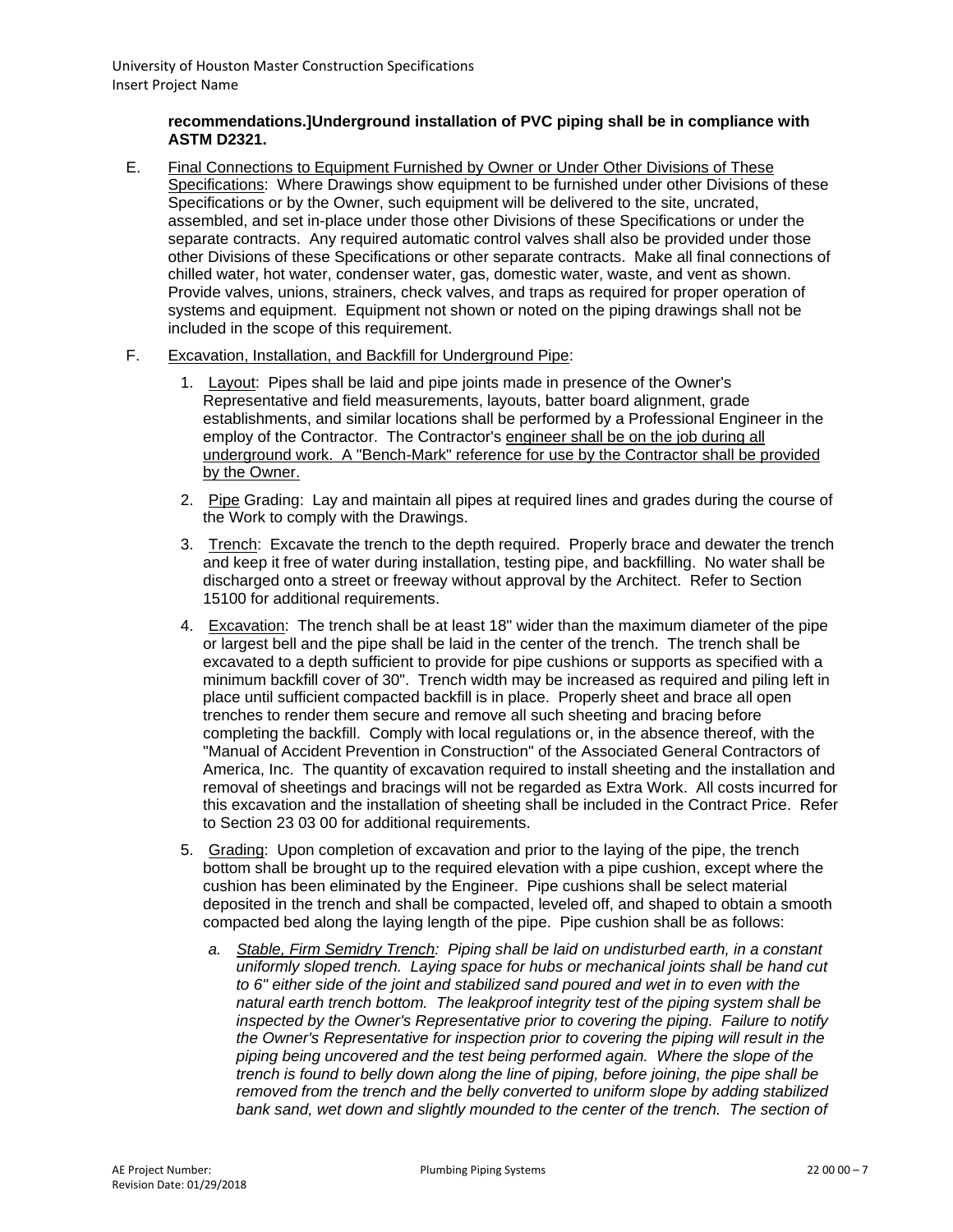*piping will then be "rolled" into place so with support uniform along its entire length. Where the slope of the trench is found to arch up along the line of piping, before joining, the pipe shall be removed from the trench and the arch converted to uniform slope by cutting the arch out. The section of piping will then be reset into place with support uniform along its entire length.*

- *b. Wet Clay - Black Gumbo: Piping shall be laid in a constant, uniformly sloped trench. After shaping, the trench shall receive 3" minimum clean bedding sand, which shall be uniformly distributed on the trench bottom. Laying space for the hubs or mechanical joints shall then be hand removed and the piping placed on the setting bed with the weight of the piping distributed evenly on the setting bed over its entire length. The leakproof integrity test of the piping system shall be inspected by the Owner's Representative prior to covering the piping by the Engineer's agent. Failure to notify the Owner's Representative for inspection prior to covering the piping will result in the piping being uncovered and the test performed again.*
- *c. Rock: Where rock is encountered, the trench shall be excavated to a minimum of 6" below the pipe elevation and then backfilled with bedding sand to provide a uniform layer for pipe support. Backfill shall be as indicated for Wet Clay - Black Gumbo.*
- *d. Special Considerations: Where there are expansive soil conditions on the site, special precautions shall be taken to prevent pushing and breakage of underground piping. Precautions shall be in accordance with local installation techniques and may include carton forms or special pipe bedding.*
- 6. Anchors: Cast iron pipes shall have concrete anchors at each change in direction and/or as directed. Any change in direction exceeding 15 degrees shall be anchored. Concrete anchors shall rest against **solid (virgin) ground** with the required area of bearing on pipe and ground to provide suitable anchoring.
- 7. Backfill: Backfill trenches only after piping has been inspected, tested, and approved by the Architect. Place backfill material in the trench either by hand or approved mechanical methods. The compaction of backfill material shall be accompanied by tamping with hand tools or approved pneumatic tampers, by using vibratory compactors, by puddling, or by any combination of the three. The method of compaction shall be approved and all compaction shall be done to the satisfaction of the Architect. Backfill completely around pipe, including 18" above the pipe, with suitable bank sand, tamped in 4" layers under, around, and over pipe. Water down backfill as required. The remainder of the backfill for pipes shall be select backfill material tamped at intervals of no more than 12" depths, to attain a 95% Proctor Compaction Density. All materials to be used as select material backfill shall be approved by the Architect. If, in the opinion of the Architect, the excavated material does not meet the requirements of select material, the Contractor shall be required to screen the material prior to its use as select material backfill. Material used in the upper portion of the backfill or subgrade shall not contain stone, rock, or other material larger than 6" in its longest dimension. No wood, vegetable matter, or other material, which in the opinion of the Architect is unsuitable, shall be included in the backfill. The upper 24" of backfill may be water jetted, if desired. Bring backfill up to finish grade identified on the Architectural Drawings, including additional backfill required to offset settlement during consolidation. When removal of unsuitable, excavated material creates a shortage of backfill material, the Contractor shall, at no change in Contract amount, furnish material as specified in this Section in the amount required to complete the backfill.
- 8. Existing Surfaces: Restore existing streets, driveways, and sidewalks damaged during the excavation work to acceptable condition, subject to approval by the Architect.
- 9. Safety: Provide street and sidewalk excavations with approved barricades, warning lights, and cover plates as required by the City. Refer to Section 23 03 00 and Division 1 for additional requirements.
- G. Pipe Fabrication Drawings: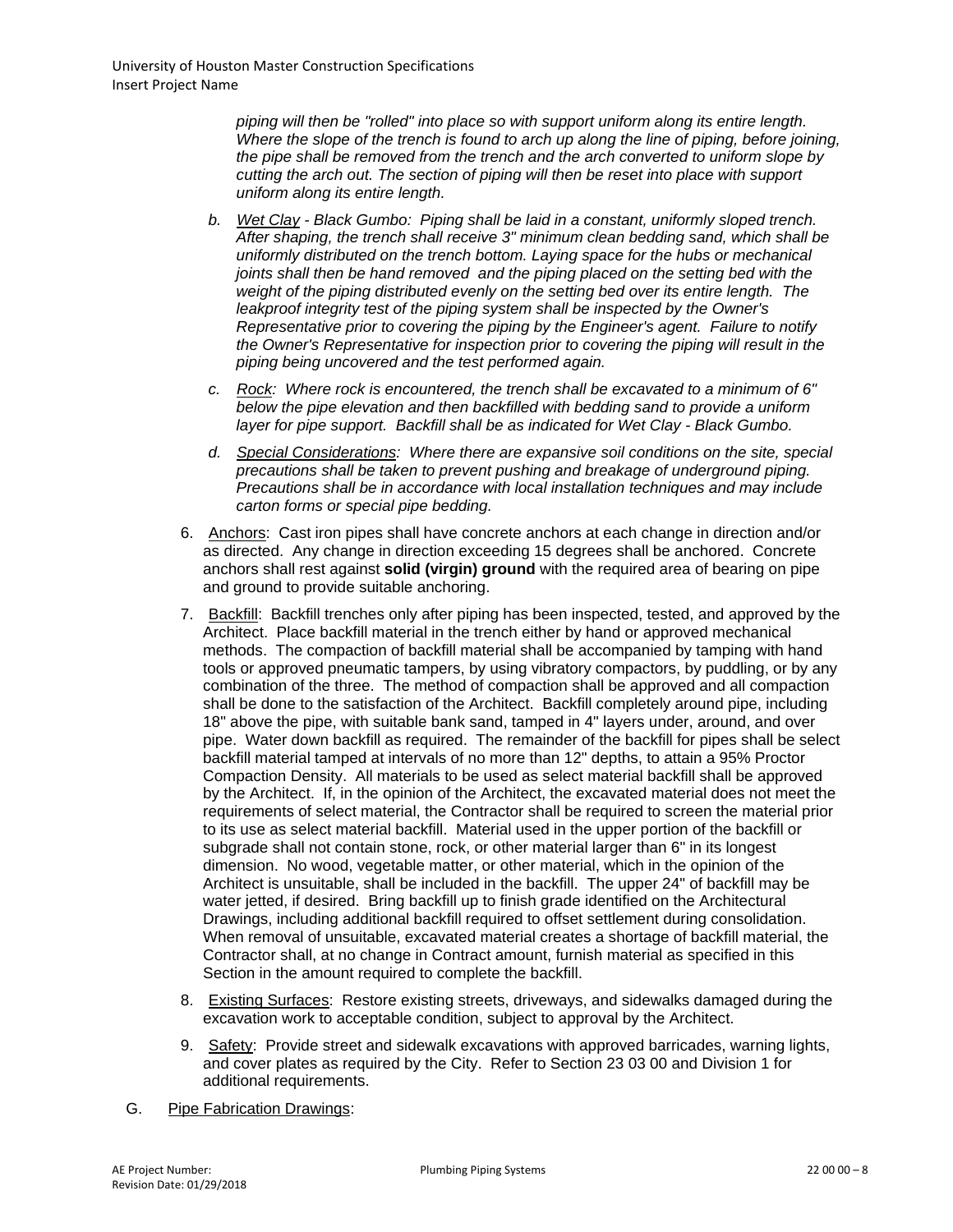- 1. Pipe fabrication drawings shall be submitted for all piping in the Central Plant, **[Utility Tunnel,]** Mechanical Rooms, Penthouse and for Equipment connections and all other areas requiring coordination with other trades.
- 2. Pipe fabrication drawings shall be double line drawings to scale on 1/4" scale building floor plans and shall indicate pipe size, fittings, valves, accessories, connections, system type, insulation, support requirements, pipe elevations and other information required for coordination with other trades and fabrication of pipings.
- 3. Pipe fabrication drawings shall be coordinated with other trades and building construction prior to submittal for approval. Refer to Section 23 01 00 for additional shop drawing requirements.
- H. Basic Materials and Methods: Refer to Section 23 03 00 for additional requirements related to plumbing piping.

### 3.2 PLUMBING SERVICES:

- A. General: Install the various piping systems as described and as required by the local plumbing inspection department.
	- 1. Slope domestic hot and cold water **[and laboratory air and vacuum]** piping to drain and provide with hose valves (drain valves) at low points. **[Branch taps for laboratory air and vacuum piping shall be made from the top of the piping main.]**
	- 2. Install soil, waste, and vent piping with horizontal lines pitched in accordance with local codes, but in no case less than 1/4" per foot for pipe 3" and smaller and 1/8" per foot for pipe 4" and larger. Install soil, waste, and vent piping with hubs of each length of piping in the upstream position.
	- 3. Make-up lead and oakum joints with molten lead run into hubs in one continuous pour, to a minimum depth of one inch (1").
	- 4. Make-up "Ty-Seal" or "Dual-Tite" gasketed joints using lubrication and joining tools as instructed by the manufacturers. Base of stacks, horizontal runs under pressure, and gasketed pipe 5" and larger shall be made up using "Tyler Lubrifast" joining material. Horizontal joints, 5" and larger, shall be restrained.
	- 5. Torque "No-Hub" joints in accordance with manufacturer's instructions. Do not install "No-Hub" joints below ground.
	- 6. Provide chrome-plated piping at each fixture installed in a finished space. Install with proper strap wrenches to avoid marking or defacing.
	- 7. Provide proper restraints on riser and stack offsets.
	- 8. **[Kitchen equipment shall be furnished under another Division of the Specifications. This Contractor shall install all faucets, drains, hose outlets, and similar items supplied by kitchen equipment Contractor. This Contractor shall furnish and install traps, trim, stops, and similar connections as required to make piping system complete in every way. All exposed piping to sinks, disposals, hose reels, and similar items shall be chrome-plated. Gas piping to kitchen equipment shall be black steel pipe.]**
- B. Plumbing Connections to Mechanical Equipment:

# **[VERIFY THE FOLLOWING]**

1. General: Provide necessary pipe and fittings. Make final connections to provide cold water make-up and natural gas supply to mechanical equipment. Locate cold water make-up and gas supply where shown and connect with suitable stop valves, check valves and bypass valves as applicable.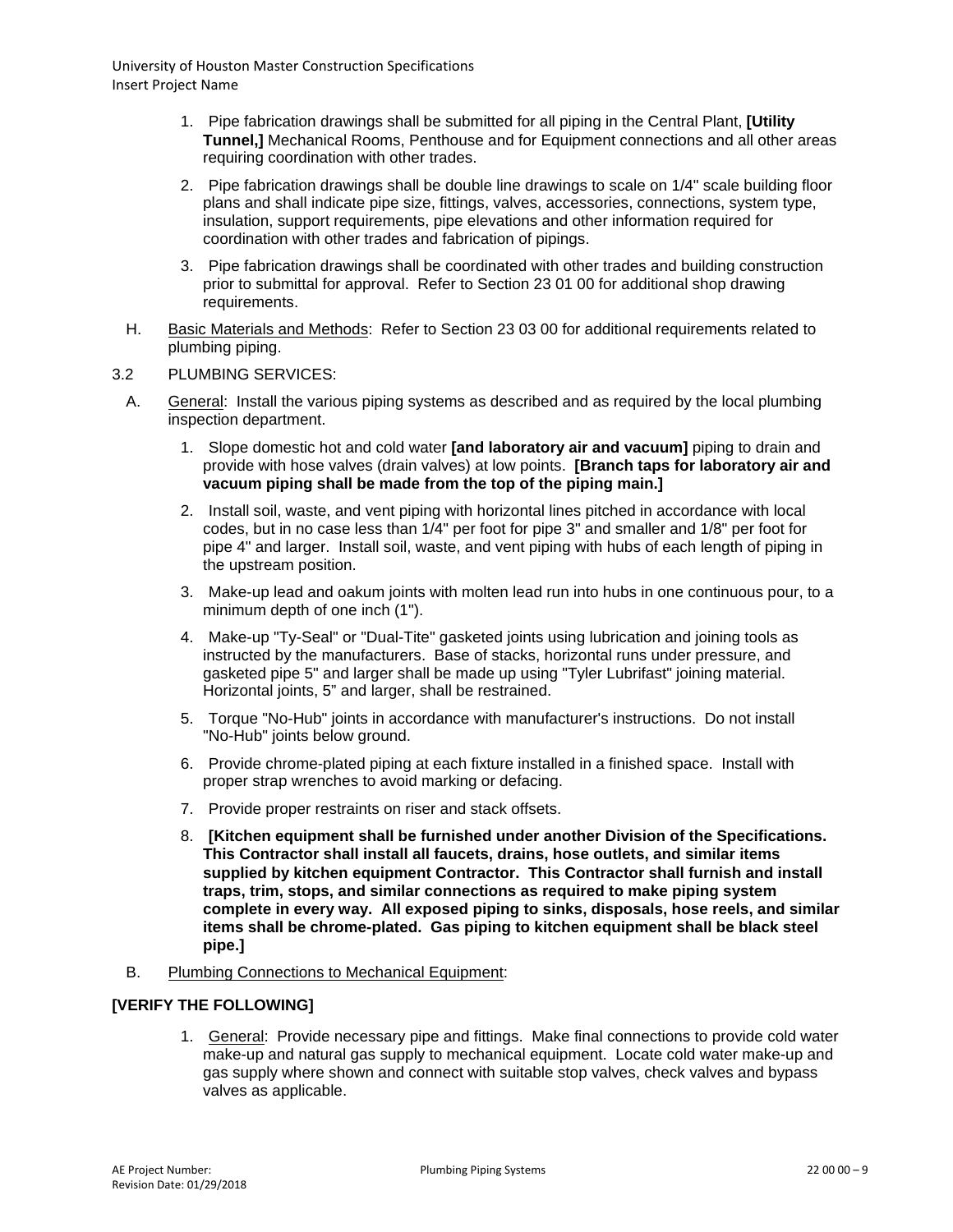- 2. Gas Supply: Provide gas supply to boilers and kitchen equipment as indicated on Drawings.
- 3.3 MAKE-UP WATER PIPING SYSTEMS:
	- A. Connections: Connect domestic water to automatic fill and manual quick-fill connections on each HVAC piping system and as shown on Drawings. Provide reduced pressure backflow preventers at each system.
- B. Compatibility: Use piping and fittings of same material type as materials of the domestic water supply.
- 3.4 DOMESTIC HOT AND COLD WATER PIPING SYSTEMS:
	- A. Interior Hot and Cold Water Piping:
		- 1. Piping 3" and smaller, Type "L" copper tubing hard drawn joined using non-lead bearing solder, such as 95-5 silver or antimony solder (95% tin and 5% silver or antimony). **[or grooved ends with Victaulic Style 606/607 couplings {flaring of tube and fitting ends to IPS dimensions is not permitted}]**.
		- 2. Piping 4" and larger, Schedule 40, galvanized steel pipe, ASTM A53 with galvanized malleable iron fittings, or galvanized cast iron flanged fittings.
		- 3. Provide isolation fitting whenever dissimilar materials are used.
		- 4. **[Option: At the Contractor's option, for galvanized steel piping 4" and larger, a grooved piping connection system with "cut-grooves" may be used. Grooved couplings shall be Victaulic Style 75 or 77 flexible type with Grade "E" synthetic rubber gaskets. Rigid couplings shall be used at valves and in other areas where piping system rigidity is required and shall be Victaulic Style 07 Zero-Flex couplings with Grade "E" gaskets syntahetic rubber gaskets. Taps to mains shall be made using Victaulic Style 72 or Style 920/920N hot dip galvanized outlet couplings or fittings or Gruvlok Fig. 7045/7046 hot dip galvanized outlet couplings or fittings. Mechanical "T" couplings with U-bolts shall not be permitted. Flange connections shall be made using Victaulic Style 741 or 743 flanges with Grade "E" synthetic rubber gaskets. Fittings for elbows, tees, reducers, etc. shall be Victaulic or Gruvlok hot dip galvanized full flow fittings. All grooved piping connection materials shall be utilized with the manufacturer's recommended groove cutting tool. All grooved piping couplings and fittings used in association with an individual coupling or fitting shall be by the same manufacturer. The use of boltless couplings, reducing couplings and Mechanical "T" fittings with U-bolts is prohibited. All wetted surfaces in the piping system shall be hot dip galvanized and all proposed grooved piping connection materials shall be suitable for domestic water use at the temperatures and pressures at the point of application. Painted couplings may be used where they meet the above requirements. Grooved reducing couplings shall not be installed.]**
	- B. Piping Runouts to Fixtures: Provide piping runouts to fixtures sized to comply with governing regulations. Where not otherwise indicated, provide runouts sized to comply with the following: lavatories - 1/2" hot, 1/2" cold; water closet flush valves - one and one half inch (1-1/2") cold; urinal flush valves - one inch (1") cold; drinking fountains - 1/2" cold. Provide each fixture with a shut-off valve for each supply line. All exposed lines shall be chromium-plated.
	- C. Air Chambers:
		- 1. Riser Air Chambers: At the top of each main hot and cold water riser, provide [a properly sized Wade Shoktrol or approved equal sealed air chamber] [an air chamber two pipe sizes larger than riser pipe and 24" high].
		- 2. Fixture Air Chambers: At each hot and cold water supply pipe at each fixture, provide [a properly sized Wade Shoktrol or approved equal sealed air chamber] [an air chamber the same size as the fixture branch and not less than 18" high].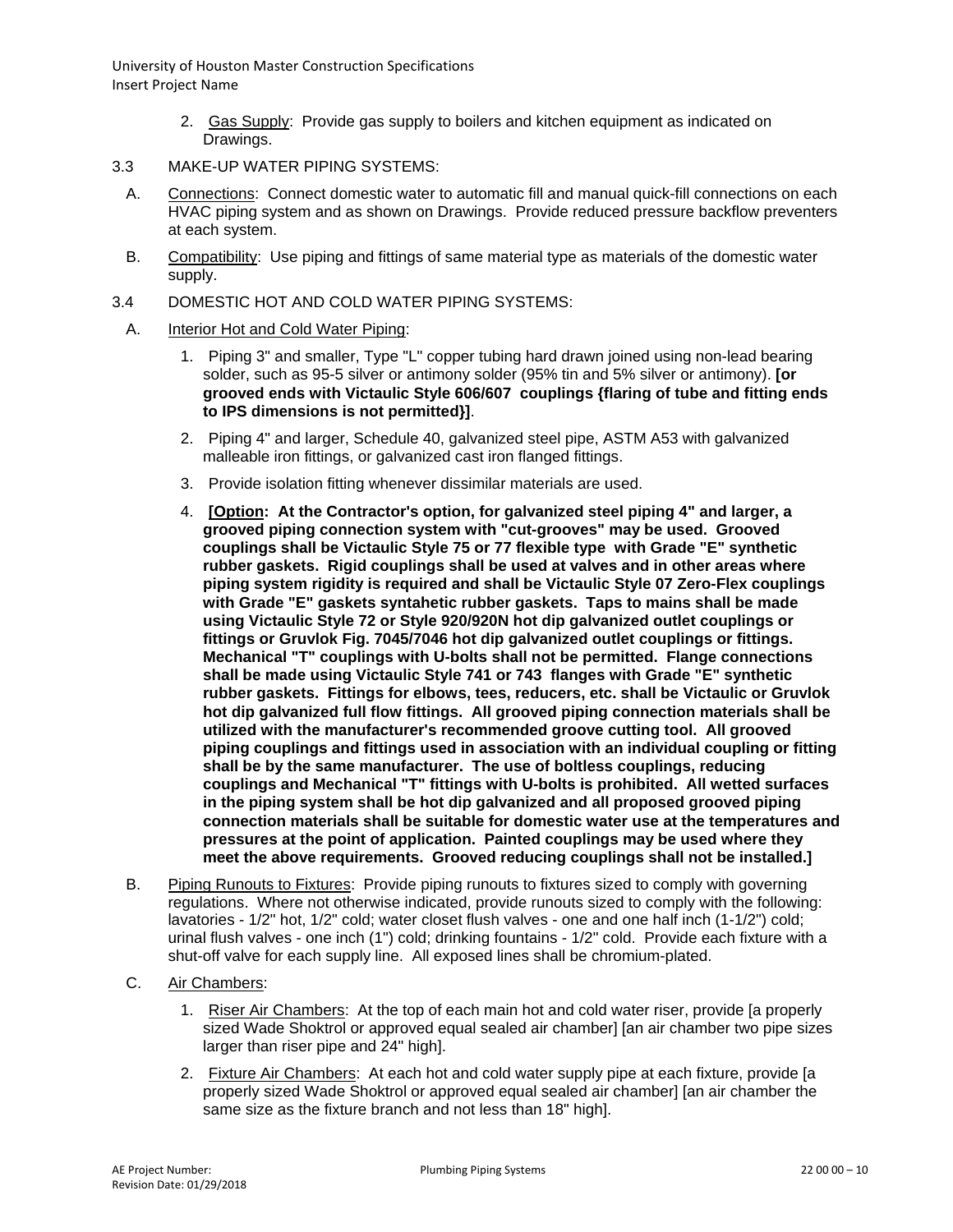- 3.5 UNDERGROUND DOMESTIC WATER AND FIRE PROTECTION PIPING:
	- A. Service Piping Two Inches and Smaller: Type "K", copper tubing with wrought copper brazed end fittings.
	- B. Service Piping Three Inches and Larger: Class A, 150 AWWA ductile iron bell and spigot, push-on joint, pressure water pipe. Joints shall be of the push-on-type employing a molded rubber "O" ring gasket retained in a ring recessed into the inside of the bell **[per ANSI A21.1] [Class 150 cast iron domestic water pipe with mechanical joints.] [Class 150 mechanical joint PVC]. [All underground cast iron or ductile iron pipe shall be encased in black 8-mil thick, polyethylene plastic sheet, per ANSI/ AWWA, C105/A21.5-82, Method C.] [Pipe and joints shall be manufactured by Tyler Pipe and Foundry Company or equal. Coat pipe and fittings inside and outside with the manufacturer's standard coal tar enamel suitable for domestic water service.]**
	- C. Underslab Piping: Piping under the building slab for hose bibbs and equipment stubs shall be no larger than one inch (1") and shall be Type "K" soft drawn copper tubing. Piping shall be run continuous from slab penetration to penetration and there shall not be any fittings or connections below the slab. Piping shall have minimum 12" cover in nonpaved areas. Underground piping up to 3" above slab penetrations shall be protected as described herein below.
	- D. Underground Pipe Protection: Underground metallic water piping which is not coated with coal tar enamel shall be coated with 3M Scotchwrap Pipe Wrap Insulation No. 50, applied in strict accordance with the manufacturer's recommendations. Machine wrapping of piping is acceptable. Concrete thrust blocks shall be poured at all turns and offsets of mechanical joint piping.

## **E. [Water service piping shall not be installed under concrete slabs on grade.]**

- 3.6 STORM AND SANITARY DRAINAGE SYSTEM:
	- A. Waste and Vent Piping Underground: All underground waste and vent piping, including turns to the vertical to 12" above the grade floor slab, shall be constructed of service weight (SV) hub and spigot cast iron soil pipe and fittings with **positive sealing elastomeric gasket joints.] Elastomeric gaskets shall be installed using an approved gasket lubricant.]** Pour concrete thrust blocks at all below grade turns and offsets for waste piping 6" and larger.
	- B. **[Vertical]** Waste **[and Vent] [Stacks] [and Waste] [Piping]** Above Grade: Service weight (SV) cast iron pipe and fittings with positive sealing neoprene elastomeric compression type gasket joints. Elastomeric gaskets shall be installed using gasket lubricant. All horizontal stack offsets **[and elbows]** (4" and larger) shall be joint-strapped and supported using riser clamps and threaded rod.
	- C. **[Horizontal Fixture, Waste and]** Vent **[Manifolds] [Piping] Above Grade**: Connect to the vertical stack with "No-Hub" cast iron soil pipe and fittings assembled with Stainless Steel No-Hub Coupling Assemblies.
	- D. Building Storm Drainage Piping Underground: All underground horizontal Storm Water piping including turns to the vertical to 12" above the grade floor slab, shall be constructed of service weight (SV) hub and spigot cast iron soil pipe and fittings with **[ [positive sealing neoprene gasket]** joints. **[Elastomeric gaskets shall be installed using an approved gasket lubricant.]** Pour concrete thrust blocks at all below grade turns and offsets. The Building Storm Water System shall extend **[5'-0"]** outside the Building **[to a catch basin as shown on the Drawings]**.
	- E. Building Storm Piping Above Grade: All Storm Drainage piping within the Building shall be service weight (SV) cast iron pipe and fittings with positive sealing neoprene elastomeric gasket joints. Elastomeric gaskets shall be installed using an approved gasket lubricant. All horizontal stack offsets **[and all elbows]** shall be joint-strapped and supported using riser clamps and threaded rod.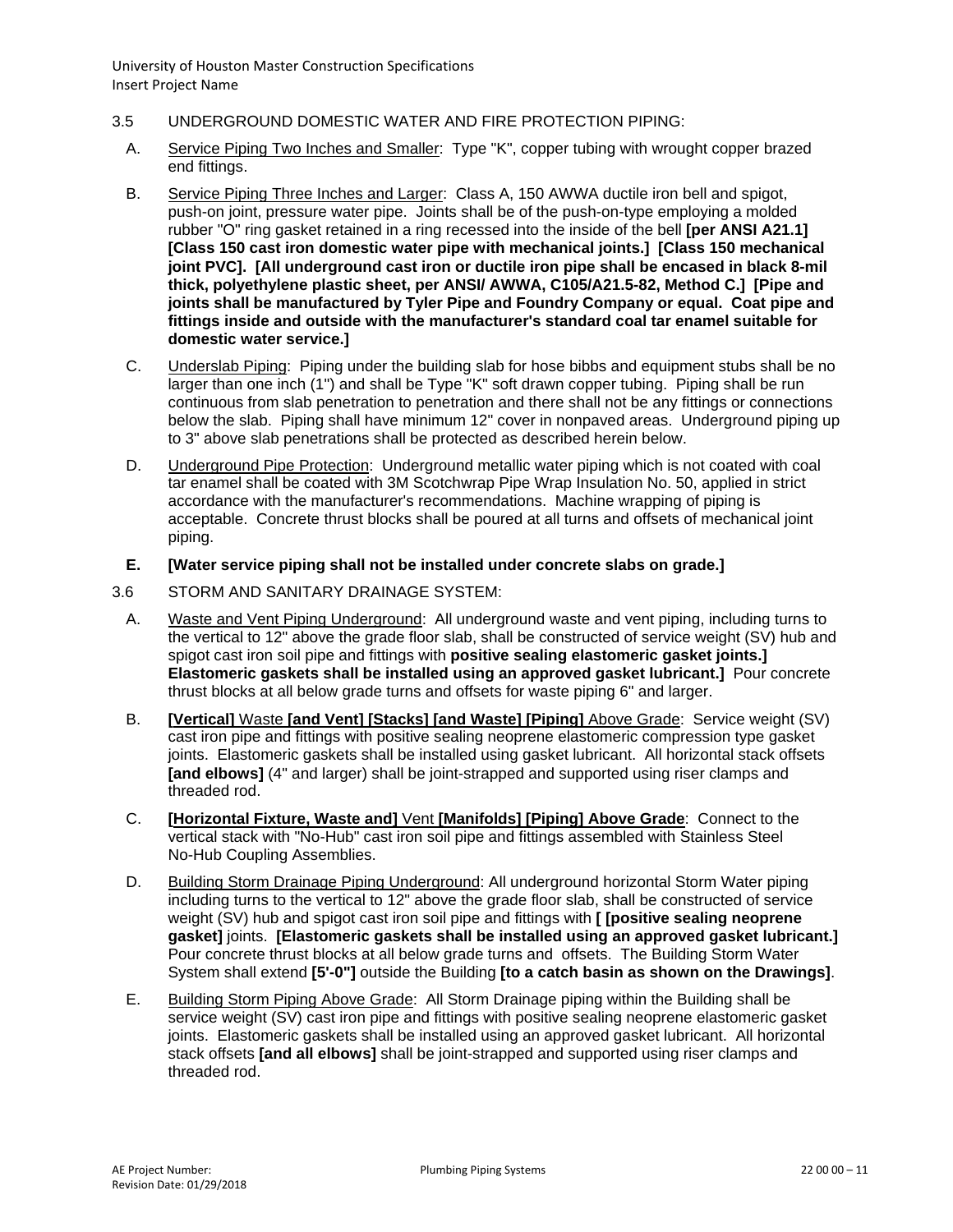- F. Insulation: All **[kitchen grease waste,]** condensate drains and related piping, roof drain**[,]** and overflow roof drain bodies and horizontal runs of storm drainage piping within the occupied spaces of the building, shall be insulated as specified in Section 23 07 00.
- G. Parking Garage Storm Drain Piping Underground: All underground Storm Water piping including turns to the vertical to 12" above the grade floor slab shall be constructed of **[service weight (SV) hub and spigot cast iron soil pipe and fittings with positive sealing neoprene elastomeric gasket joints.] [PVC SDR-41 pipe and solvent welded fittings.] [Elastomeric gaskets shall be installed using an approved gasket lubricant.] Pour concrete thrust blocks as all below grade turns and offsets. The Garage Storm Water System shall extend [5'-0"] outside the Garage [to a catch basin as shown on the Drawings]**. **[All parking garage drainage shall route through an oil interceptor prior to discharge.]**
- H. Parking Garage Storm Drain Piping Above Grade: All Storm Drainage piping within the Parking Garage shall be **[service weight (SV) cast iron pipe and fittings with elastomeric neoprene gasketed joints.] [PVC SDR-35 (ASTM D2241) pipe and solvent welded fittings (ASTM D2466, D2564). All PVC shall be supported at each floor level.] [Elastomeric gaskets shall be installed using an approved gasket lubricant.]** All horizontal stack offsets **[and all elbows]** shall be joint-strapped and supported by riser clamps and threaded rod.
- I. Pump Discharge Piping: Discharge from pumps to the horizontal gravity main shall be Schedule 40 galvanized steel with galvanized cast iron drainage fittings. Each pump discharge shall be carried separately to the horizontal gravity main and shall discharge into the top of the horizontal gravity main with a wye fitting.
- J. Cleanouts:
	- 1. Locations:
		- *a. At base of every drainage stack.*
		- *b. Upper terminal of each horizontal drainage pipe.*
		- *c. Each 90'length of horizontal straight run of drainage piping on the exterior, each 50' length of horizontal straight run of drainage piping in the interior.*
		- *d. Where shown on Drawings.*
		- *e. As required by local code.*
	- 2. Size: Cleanouts shall be line size for piping up to 4" and 4" size for piping larger than 4".
	- 3. Access: Provide access doors for access to cleanouts installed in concealed locations.
- K. Fixture Connections:
	- 1. Water Closets: Galvanized castable nipples.
	- 2. Urinals: Copper or cast iron nipples with suitable adapters.
	- 3. Lavatories: Copper or cast iron nipples with suitable adapters.
	- 4. Service Sinks: Brass or cast iron nipples with suitable adapters.
	- 5. Drinking Fountains: Copper or cast iron nipples with suitable adapters.
- L. Grease Traps and Sampling Wells: Furnish and install grease traps and sampling wells as shown on the drawings and required by local authorities. Grease traps and sampling wells may be precast or cast-in-place concrete. Coordinate forming and pouring or purchase and setting of grease traps with the General Contractor.
- 3.7 NATURAL GAS PIPING SYSTEM:
	- A. Code Compliance Products: Comply with local utility company and AGA regulations which require the products used for gas piping work to be selected from lists in certain published standards or coded as indicated.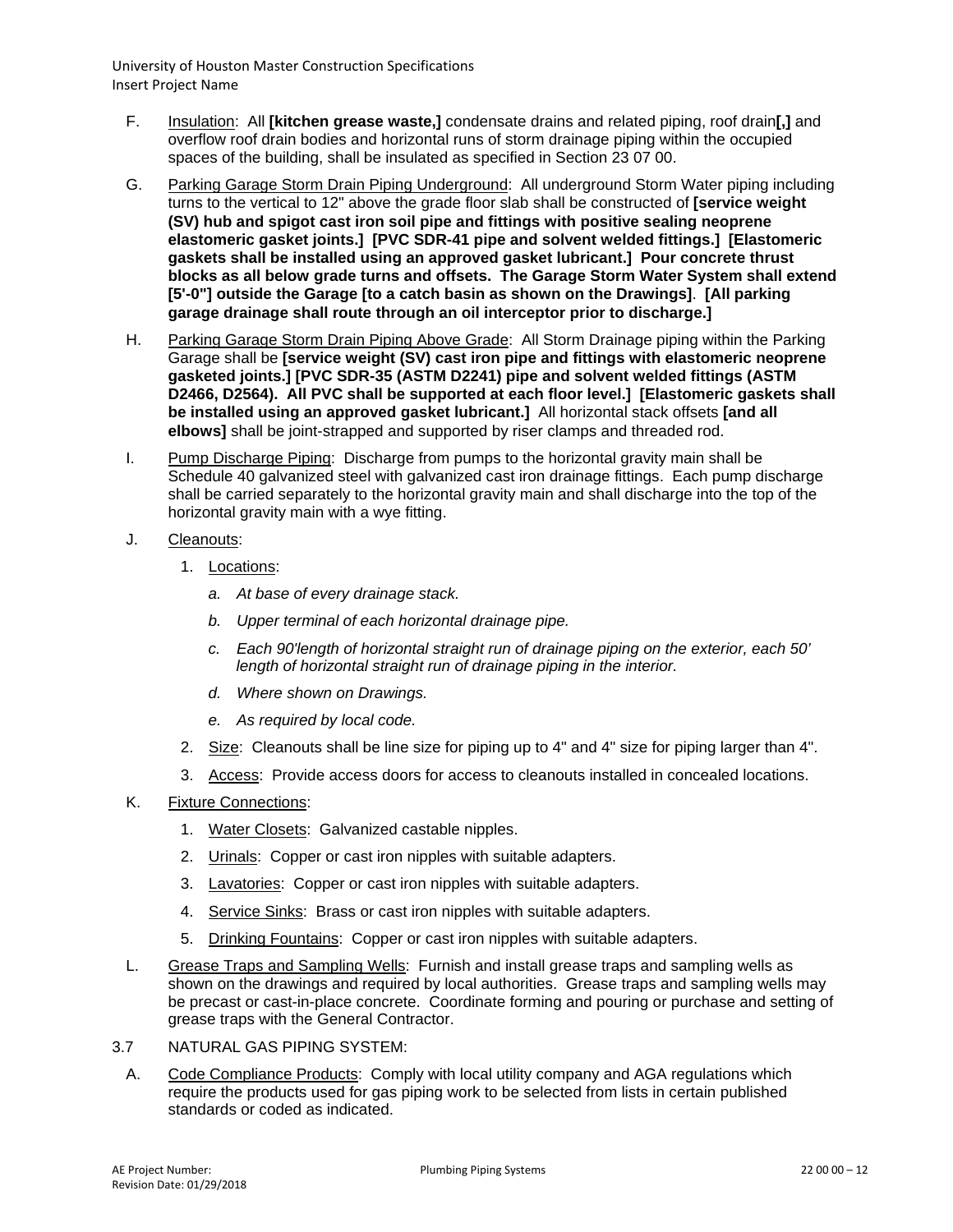- B. Gas Piping: Gas piping intended for operation at pressures of 5 psig or greater shall be ASTM A53, Schedule 40, black steel joined by Schedule 40, black welding fittings. Gas piping, 2-1/2" and smaller, intended for operation at pressures less than 5 psig shall be ASTM A53, Schedule 40, black steel joined by Class 150 socket weld fittings except that Class 150, banded, black malleable iron, threaded fittings maybe used at valves and equipment connection **[and downstream of room isolation valves]**. Gas piping, 3" pipe size and larger, intended for operation at pressures less than 5 psig shall be ASTM A53, Schedule 40, black steel joined by Schedule 40, black welding fittings. Provide condensation traps with removable caps at all equipment connections.
- C. Concealed Piping and Protection: Gas piping run concealed in walls, chases, or above ceilings shall be installed in a Schedule 20 welded steel sleeve vented to the outside atmosphere. Suitable internal spacers shall be provided. Inaccessible piping shall be all-welded connections. Socket type weld fittings may be used for sleeved gas piping.
- D. Underground Piping: Gas piping installed below grade shall be coated with Republic Steel Corporation (US) "X-Tru-Coat" high density polyethylene extruded coating, factory-applied with a fluid mastic to a minimum thickness of 0.040". Field welds, joints, and fittings shall be protected with mastic undercoat and by wrapping at least two layers of "X-Tru-Tape" installed as instructed by manufacturer.
- E. Gas Distribution System Drip Pipes: Drip pipes shall be provided throughout the gas piping systems for the purpose of accumulating moisture and condensate. They shall be sized no smaller than the gas main which they drain in each instance.
- F. Gas Distribution System Fabrication Methods:
	- 1. All interior gas piping shall, wherever possible, be installed so as to grade back toward the gas entry. In all cases where such grading is impracticable and it is necessary to grade the house piping away from the inlet, drip pipes of adequate capacity must be installed where traps are formed by such changes in grade. Drip pipes shall terminate a screwed pattern, malleable iron black cap. No drip pipes shall be used as outlets for the attachment of any fixture or gas appliance. Drip pipes must, moreover, be placed at the bottom of all vertical pipes which rise from and connect to the end of any horizontal pipe.
	- 2. All branch outlet pipes shall be taken from the top or sides of running horizontal lines and not from the bottom. No crosses shall be installed in any horizontal gas line. No unions, gas cocks, or valves shall be used in any concealed location. Every gas cock and valve shall be accessible for inspection and repair.
	- 3. The general arrangement of all gas piping shall be such that the number of threaded joints involved is reduced to an absolute minimum. If obstructions are encountered, pipe shall not be bent to circumvent such obstructions. Welding fittings shall be used for this purpose in the case of welded lines, and if threaded lines are involved, screwed fittings shall be used. Wherever gas pipes run through outside brick, stone, or other walls, the opening around the pipe shall be securely and rigidly sealed. Gas pipe sizes shall be at least one pipe size larger than the inlet of the gas appliance which they supply. No bushings shall be used in conjunction with any gas piping.
- G. Gas Distribution System Protective Coating: Gas piping systems installed underground shall utilize pipe which has been factory coated with Scotchkote protective resin No. 212. All materials, surface preparation, application and testing shall conform to Federal Specification L-C-530 B-Type 2. This coating shall be applied by A&A Coating Company, Lone Star, Texas. Underground welded joints and fittings shall be coated with Scotchkote No. 306 epoxy resin and taped with vinyl Scotchwrap-50 brand tape. Flanged joints shall be given two coats of Koppers Company No. 300M Catalyzed Coal Tar Epoxy. Under no circumstances shall any backfilling operations be begun until these pipe protection operations have been completed.

# 3.8 **[LABORATORY AIR AND VACUUM PIPING SYSTEM**: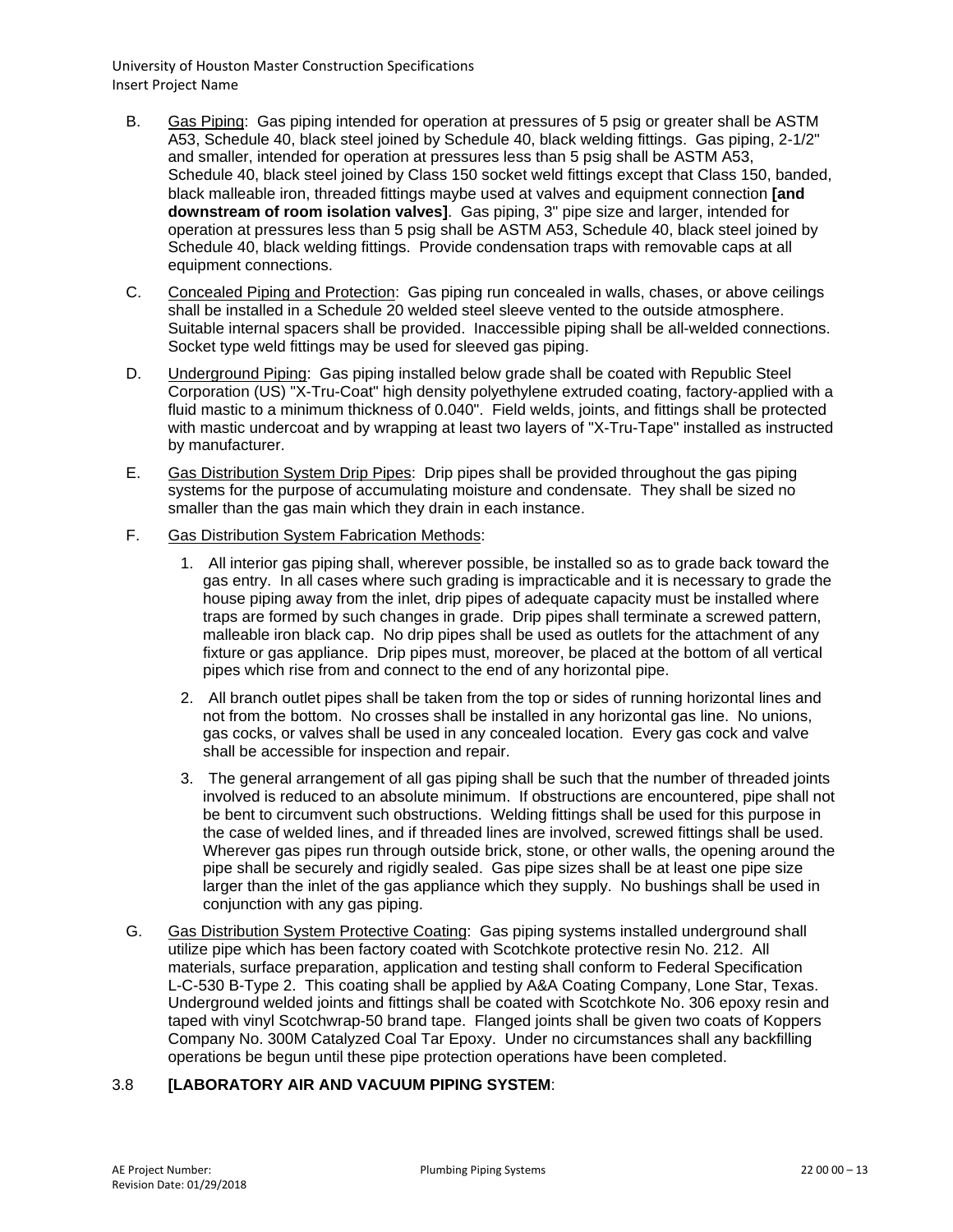### **A. Pipe and Fittings: Piping 4" and smaller shall be Type "L" copper tubing hard drawn with wrought copper brazed end fittings.**

*a. Victaulic grooved end copper fittings shall be wrought copper conforming to ASME B16.22, or bronze sand castings conforming to ASME B16.18, manufactured to copper tubing dimensions with grooves designed to accept Victaulic Style 606/6-7 couplings. Grade "E" EPDM synthetic rubber gasket for oil-free air, or grade "T" Nitrile for air with oil vapors, FlushSeal design. (Flaring of tube and fittings ends to IPS dimensions is not permitted).* 

#### **B. Cleaning: All piping and fitting shall be washed and sealed prior to installation and shall be blown out with compressed air before service fittings are installed.]**

- 3.9 CONDENSATE DRAINAGE:
	- A. General: Provide a condensate drain pipe to connect each cooling unit drain pan and secondary drain pan to extend to and discharge into an open-type drain in the plumbing system.
	- B. Assembly: Use Schedule 40, galvanized steel pipe made up with Class 125, galvanized, threaded fittings. Assemble fittings to form a trap with depth equal to or greater than operating pressure of the unit served. Drains shall be of the sizes indicated, but not less than the full size of the drain pan connection. Air handling unit drains shall have deep seal traps to permit unit pan drainage. Install a deep seal trap for each blow-through or draw-through air handling unit to maintain the water seal.
- 3.10 CHASE AND WALL PIPING SUPPORTS:
	- A. All piping whether sanitary or water shall be rigidly installed in all chases or walls. Test for rigidity shall be that the piping is virtually immovable by hand short of deforming the piping. Valve, stop and fixture penetrations thru chase or fixture mounting walls shall be firmly supported from just inside the wall or chase prior to penetration to the room-side of the chase or wall.
	- B. Support inside the chase or wall for Sanitary Waste and Vent Piping shall be accomplished by utilizing fixture carrier bolt-downs, "Uni-Strut" or similar structural bracing system, "U-bolts", nuts and lock-washers, all bolted to the floor and to the piping system.
	- C. Support for Water Piping or other similar service piping shall be accomplished by using a "system" designed for that purpose. An approved system shall consist of preformed steel supports which shall be installed between studs or joists and preformed nonmetallic pipe holder inserts which are designed to rigidly support or hold the piping to the steel supports.
	- D. In no case shall Sanitary Sewer Waste or Vent Piping depend on blocks, brick, stone or wood sleepers for its final support. In no case shall Water Piping or similar service piping depend on its final support on "tie-wires", soldering or brazing to metal studs or joists, copper tube soldered to risers and tied to joists or any other method which does not have the written approval of the Engineer. Piping improperly supported shall have improper supports promptly removed and replaced with specified supports at the direction of the Engineer at no additional cost to the Owner and/or Architect/Engineer.
	- E. Support system shall be as manufactured by "Holdrite" or an approved equal.
- 3.11 CLEANING, FLUSHING, TESTING AND INSPECTING:
	- A. Cleaning: Clean exterior surfaces of installed piping systems and prepare surface for application of any required coatings.
	- B. Piping Tests:
		- 1. General: Blank off equipment during tests. Perform tests before piping is enclosed in walls, floors, partitions or in any other way concealed from view. Tests may be performed in sections. Tests shall be witnessed by the Engineer or Owner's Representative and local inspectors and results presented to the Engineer for acceptance and approval prior to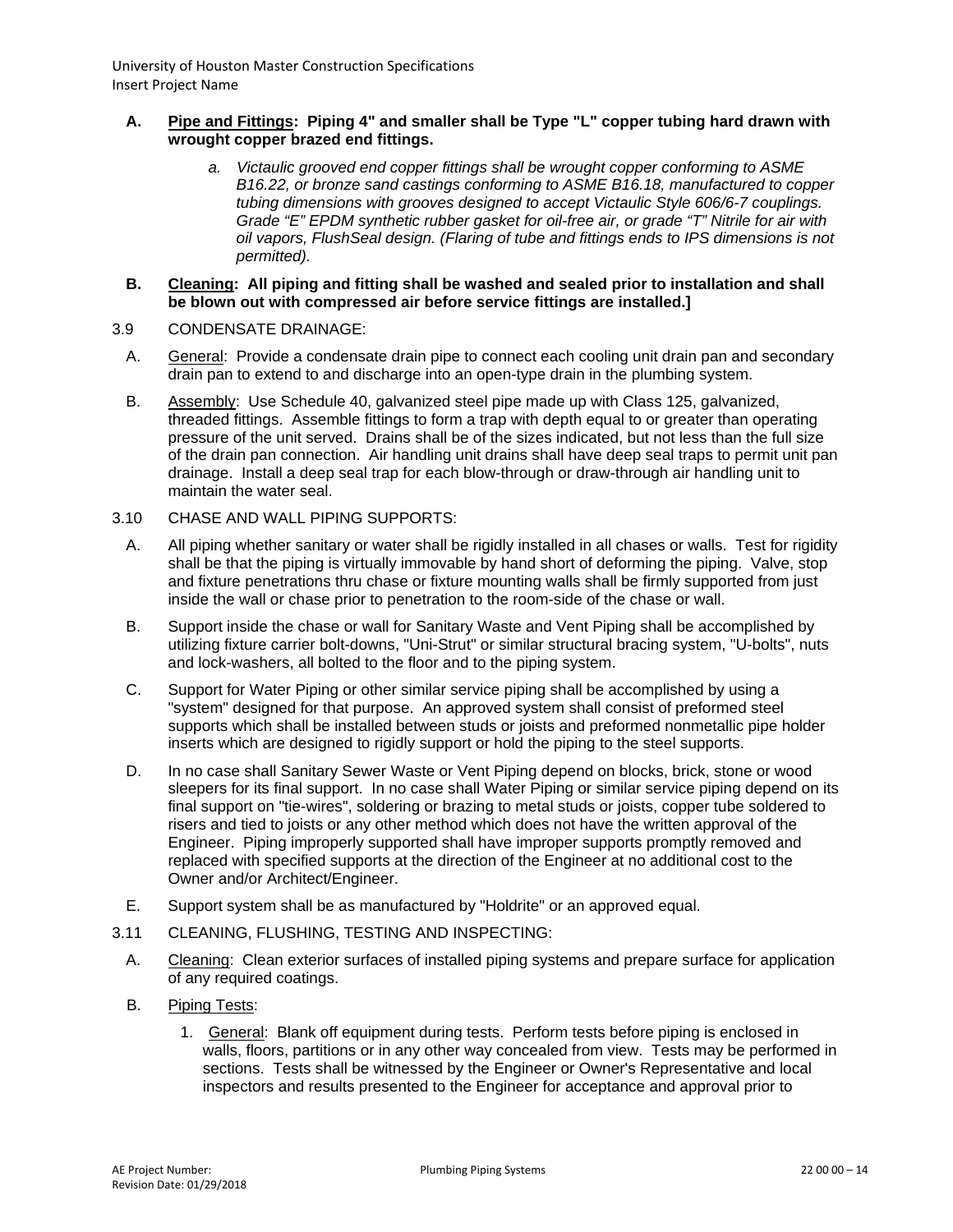concealing piping from view. Provide all necessary equipment for testing, including pumps and gauges. Refer to Section 15020 for additional requirements.

- 2. Domestic Water Systems: Test hot and cold water systems hydrostatically to a pressure of 150 psig or 1-1/2 times working pressure, whichever is greater, for a period of 24 hours. Repair all leaks, replacing materials as necessary, and repeat tests until systems are proven tight.
- 3. Soil, Waste and Vent Piping System: Test soil, waste, and vent piping by plugging all openings and filling system to height required by UH Plumbing Inspector, but not less than 10'above the level of the pipe being tested, for a minimum of 3 hours. Inspect all joints for leaks, repair all leaks found, and retest until piping is demonstrated to be free from leaks as evidenced by no perceptible lowering of the water level after 3 hours. In addition to water test, apply peppermint or smoke tests, if required by local code.
- 4. Storm Drainage Piping System: Test storm drainage piping same as specified for Soil, Waste, and Vent Piping System.
- 5. Sump Pump and Sewage Ejector Discharge Piping: Test sump pump and sewage ejector piping same as specified for domestic water systems.
- 6. Natural Gas Piping System: Test natural gas piping with compressed air or nitrogen to a pressure of five times the expected service pressure, but not less than 100 psig, for a period of 24 hours. Repair all leaks, replacing materials as necessary, and repeat test until systems are proven absolutely tight. After all pneumatic testing of the entire gas piping system has been completed and all leaks have been repaired and at a time deemed suitable by the Owner's duly authorized representative, the Contractor shall have the gas supply turned on and the gas odorant chemical added by a representative of the gas company, as applicable. The Contractor shall then bleed gas from every riser and every runout until the odor of gas is present at every gas connection.
- 7. Flushing: Flush water piping systems with clean water following successful testing. Refer to Section 15100 for additional pipe cleaning and flushing requirements.
- 8. **[Laboratory Air and Vacuum Piping Systems: Test laboratory air vacuum piping with compressed air or nitrogen at a pressure of 150 psi for a period of 24 hours. Repair all leaks, replacing materials as necessary, and repeat tests until systems have been proven tight.]**
- C. Disinfection of Potable Water Systems: Disinfect all underground and above ground potable water lines for new construction projects and major renovation projects to ensure compliance with the methods and procedures outlined in ANSI/AWWA Standard C651 and meet the bacteriological standards. Underground potable water lines shall be considered those potable water lines downstream from the water meter; above ground water lines shall be considered those potable water lines upstream from the water meter.

**Contractor is responsible for demonstrating a thorough laboratory testing and analysis of the potable water system to meet compliance standards listed below. A CO or TCO will not be issued until satisfactory final testing results are received. Recommended timing for receipt of test results is at least three weeks prior to scheduled Substantial Completion or Occupancy.**

- 1. Reference Standards and External Information:
	- a. ANSI/AWWA Standard C651 The Water Main Disinfection Standard
	- b. A Compilation of Water Quality Goals, 17th Edition, January 2016: [http://www.waterboards.ca.gov/water\\_issues/programs/water\\_quality\\_goals/docs/wq\\_g](http://www.waterboards.ca.gov/water_issues/programs/water_quality_goals/docs/wq_goals_text.pdf) [oals\\_text.pdf](http://www.waterboards.ca.gov/water_issues/programs/water_quality_goals/docs/wq_goals_text.pdf) (California)
	- c. EPA National Primary Drinking Water Regulations (NPDWRs) and Secondary Drinking Water Standards.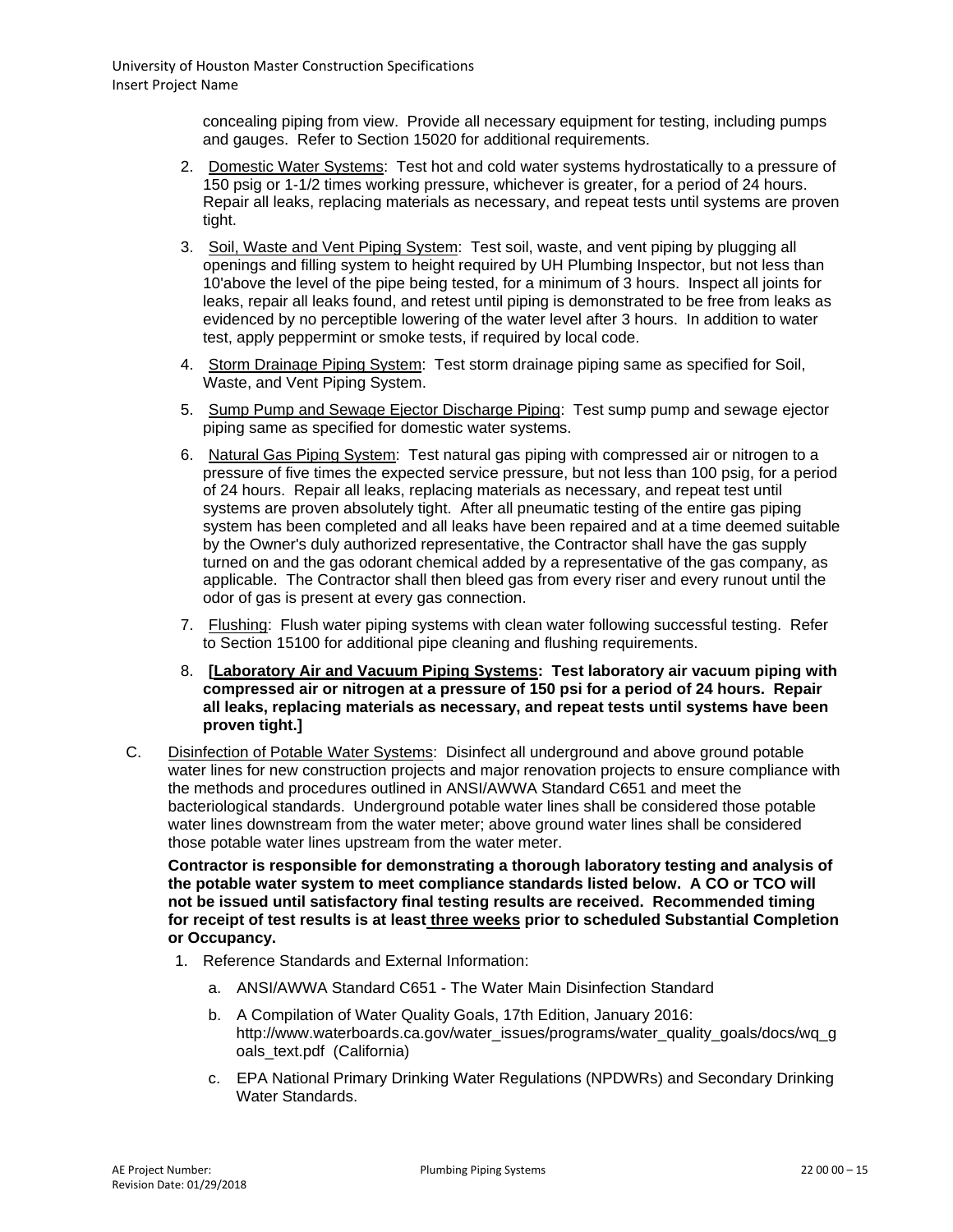- 2. Responsibilities
	- a. The plumbing contractor will provide the personnel, equipment and materials necessary to perform the actual disinfection of the underground lines in compliance with ANSI/AWWA Standard C651.
	- b. When a sub-contractor performs the disinfection procedure, it is the joint responsibility of both the general contractor and designated sub-contractor to comply with this procedure.
	- c. Environmental Health and Safety (EHLS), with the assistance of Owner's  $3<sup>rd</sup>$ -party sampler/testing lab, is responsible for witnessing all analytical tests and verifying that the building's plumbing system meets the minimum bacteriological standards as set forth by the Texas Department of Health and Safety Code and the EPA NPDWRS. This will be accomplished by the test results received from the testing laboratory.
	- d. EHLS inspector/s will verify the chlorine residual at the end of the retention time and issue a flush order.
	- e. Facilities Planning and Construction (FPC) is responsible for overseeing the entire disinfection procedure including verification of the chlorine residual.
- 3. Standard Disinfection Procedure for all Underground Potable Water Lines
	- a. EHLS and Owner's 3<sup>rd</sup>-party sampler/testing lab must be present at flushing and sampling procedures. Plumbing contractor must provide 48 hours notification to EHLS inspectors prior to the flushing and sampling procedures taking place.
	- b. EHLS strongly prefers the use of the slug method (calcium hypochlorite tablets placed in each section of water lines as the lines are installed) in disinfecting potable water systems. EHLS also requires that the initial Chlorine Residual shall be at least 100 ppm (100 mg/L).
	- c. Tablet or Continuous feed methods require prior approval by EHLS prior to the installation of the underground piping.
	- d. Alternative forms of chlorine that may be used in the disinfection operations (with EHLS approval prior to lines being installed) include liquid chlorine, sodium hypochlorite solution or granules or tablets.
	- e. EHLS inspector/s will verify the chlorine residual at the end of the retention time and issue a flush order.
	- f. The entire system shall be continuously flushed with clear potable water. The flush water shall be directed into a sanitary sewer system in accordance with the municipal separate storm water sewer system (MS4) adopted by the University of Houston [\(http://www.uh.edu/ehls/environmental/water\)](http://www.uh.edu/ehls/environmental/water). Alternative methods of collection of the flush water can be utilized with prior approval from EHLS.
	- g. The chlorine residual in the effluent shall be monitored on a periodic basis. When the chlorine residual is equal to the chlorine residual in the distribution system, the system has been properly flushed. The FPC inspector will then contact EHLS to arrange for bacteriological testing.
- 4. Emergency Slug Method:
	- a. In cases of emergency when the system must be returned to service as soon as possible, a chlorine residual of 325 ppm with a contact time of only 15 minutes may be used with prior approval from EHLS (Sec. 10.4 of Std. C651-92). The affected section can be flushed and returned to service if the chlorine residual is not less than 300 ppm when the emergency methods were employed.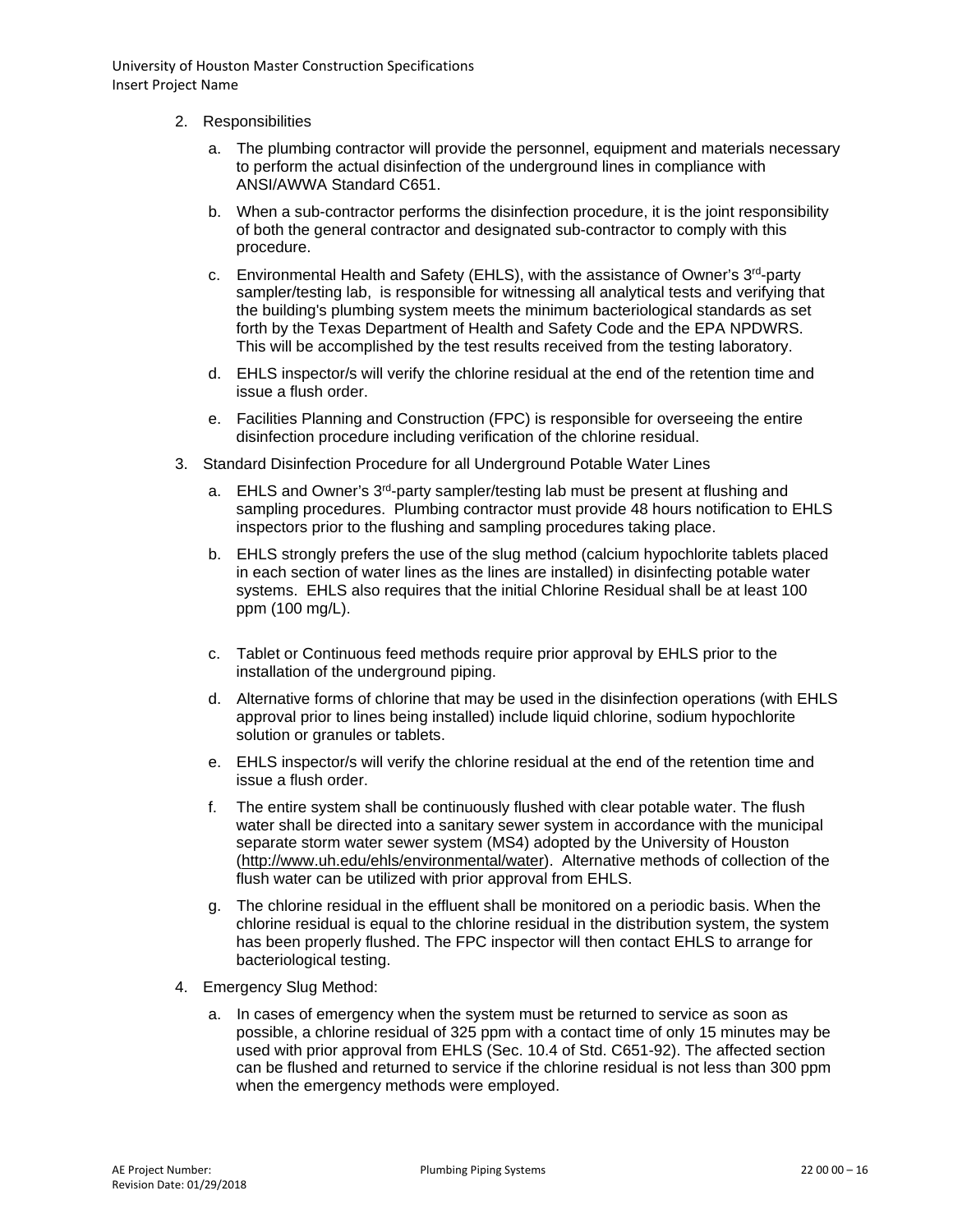- b. EHLS, with the assistance of Owner's  $3<sup>rd</sup>$ -party sampler/testing lab, will sample the system to ensure the water meets minimum bacteriological standards after the system has been placed back into service.
- 5. Bacteriological Analysis of the Underground Potable Water Lines
	- a. Upon completion of flushing and receipt of "passing" testing results , EHLS with the assistance of Owner's 3rd-party sampler/testing lab, will re-sample the water system effluent from the sample cock (the end of the distribution line used for water sampling). The Total Coliform Count Method, as summarized in "Standard Methods for the Examination of Water and Wastewater" A.P.H.A. American Public Health Association, will be used to verify the bacteriological water quality.
	- b. When all samples demonstrate that the water system meets the minimum APHA and EPA NPDWRs) standards, EHLS will sign off on the disinfection procedure.
	- c. The minimum standards are:
		- Total Coliform Count (CFU/ml  $-$  Coliform Forming Units per milliliter of water) = Zero.
		- Heterotrophic Plate Count = 500 CFU/ml or less.
- 6. Chlorination Procedure for the Above Ground Potable Water Lines:
	- a. The EHLS inspector will verify ALL underground distribution lines (upstream from the meter) have been properly disinfected.
	- b. The entire building distribution system shall be continuously flushed with clear potable water. When complete, the contractor will then notify the EHLS inspector.
	- c. The FP&C Project Manager will contact EHLS to arrange for bacteriological testing of the new system.
- 7. Bacteriological and Taste/Color/Odor Analysis for the Above Ground Potable Water Lines:
	- a. Upon completion of flushing and receipt of "passing" testing results, EHLS with the assistance of Owner's 3<sup>rd</sup>-party sampler/testing lab will re-sample the water system effluent from the sample cock. The Samples taken will be sent to the laboratory for a EPA Primary and secondary analysis.
	- b. FPC/EHLS will also conduct a Heterotrophic Plate Count of water samples from the safety showers and eyewash stations. Ensure the drinking fountains, safety shower and eyewash stations have been thoroughly flushed.
	- c. When all samples demonstrate that the water system meets the minimum APHA, EPA NPDWRs and Secondary Drinking Water standards, EHLS will sign off on the disinfection procedure.
	- d. The minimum standards are
		- Total Coliform Count (CFU/ml -- Coliform Forming Units per milliliter of water)  $=$ Zero.
		- Heterotrophic Plate Count = 500 CFU/ml or less.
		- EPA National Primary Drinking Water Regulations (NPDWRs) and Secondary Drinking Water Standards.
- 8. Reporting Requirements:
	- a. The general contractor will notify EHLS of all scheduled building chlorination procedures at least two days prior to disinfecting the potable water system. The general contractor will notify EHLS of all scheduled building chlorination procedures at least two days prior to disinfecting the potable water system. In situations where the building is partially occupied, the slug procedure requires notification to anyone in the building